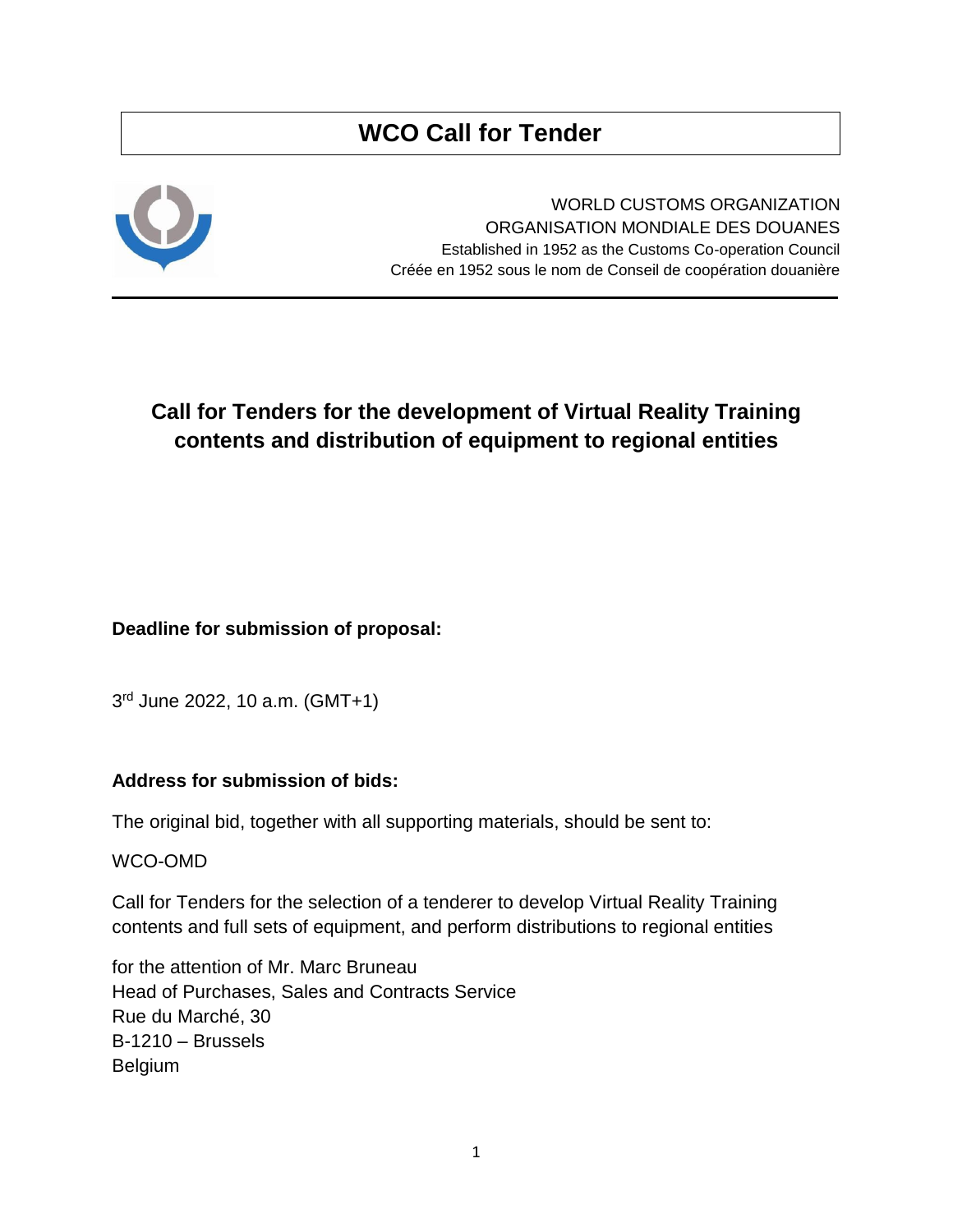# **Table of Contents**

- **I. Background, purpose and development of the Project**
- **1.1. Presentation of the WCO**
- **1.2. Overview of WCO Virtual Reality Training (VRT)**
- **1.3. Customs Cooperation Fund of Korea (CCF-Korea)**
- **II. Contents of Call for Tender**
- **2.1. Overview**
- **2.2. Description of the Programme to implement the VRT**
- **2.3. Financial arrangements, including records, reports by the Tenderer**
- **2.4. The WCO's role in monitoring and evaluating the Programme**
- **III. Scope of the Development Programme and its management**
- **3.1. Main components of WCO VRT Programme**
- **3.2. Follow-up tasks and components**
- **3.3. Development Management**
- **3.4. Resources and qualification requirements for key experts**
- **IV. Resources and qualification requirements for key experts**
- **4.1. Preparation of the tender**
- **4.2. Cost of the tender response**
- **4.3. Period of validity of the tender**
- **4.4. Formalities and signing of tenders**
- **4.5. Date of submission of tenders**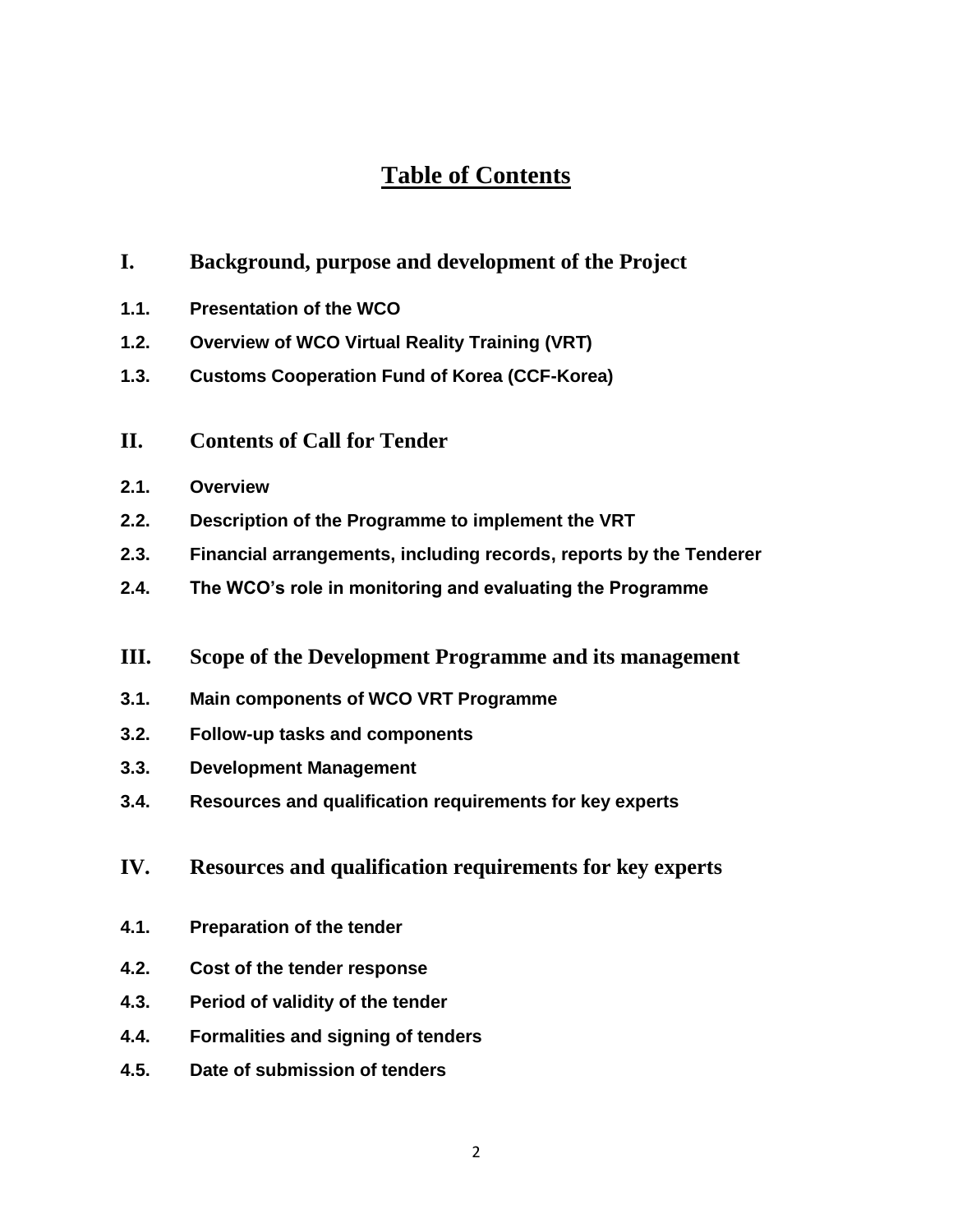- **4.6. Prices quoted in tenders**
- **4.7. Language**
- **4.8. Requests for information or clarification of the Call for Tender**
- **4.9. Modification and withdrawal of the Call for Tender**
- **4.10. Modification and withdrawal of the Tender**
- **4.11. Subcontracting**
- **V. Assessment and Award of Contract**
- **5.1. Exclusion Criteria**
- **5.2. Ethics Clauses**
- **5.3. Accession Criteria**
- **5.4. Award Criteria**
- **5.5. Points**
- **5.6. Technical Proposal**
- **5.7. Financial Proposal**
- **5.8. Award of the contract**
- **5.9. No obligation to award the contract**
- **5.10. Payment scheme**
- **5.11. Special provisions**
- **5.12. Request for information – Complaints**
- **5.13. Acceptance of the conditions of the Call for Tender and provisions applicable to the Agreement**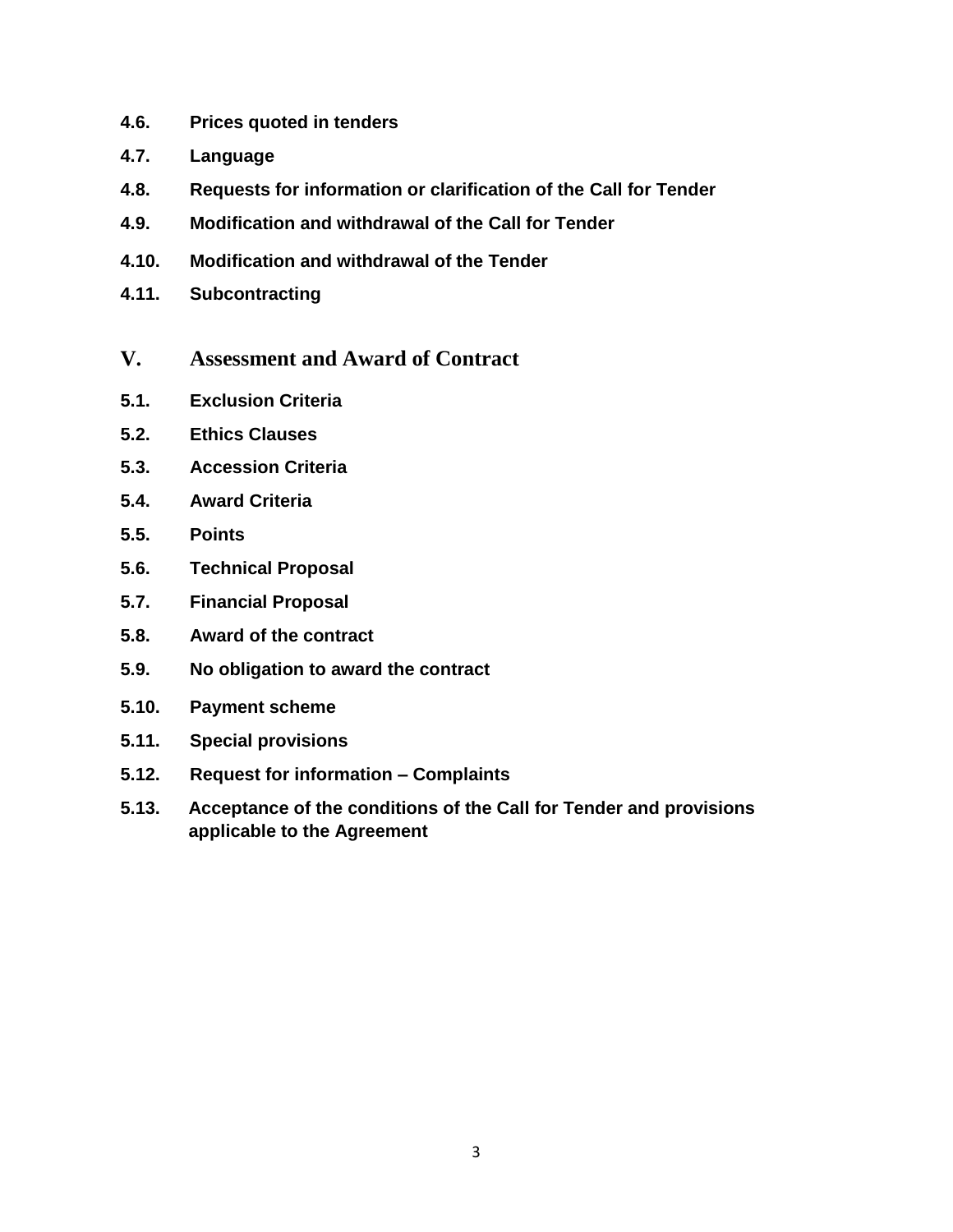# **I. Background, purpose and development of the Project**

# **1.1. Presentation of the WCO**

The World Customs Organization (WCO) is the only intergovernmental organization exclusively focused on Customs matters. With its worldwide membership, the WCO is now recognized as the voice of the global Customs community. It is particularly noted for its work in areas covering the development of global standards, the simplification and harmonization of Customs procedures, trade supply chain security, the facilitation of international trade, the enhancement of Customs enforcement and compliance activities, anti-counterfeiting and piracy initiatives, public-private partnerships, integrity promotion, and sustainable global Customs capacity building programmes. The WCO also maintains the international Harmonized System goods nomenclature and administers the technical aspects of the WTO Agreements on Customs Valuation and Rules of Origin.

# **1.2. Overview of WCO Virtual Reality Training (VRT)**

As COVID-19 began to spread globally in early 2020, opportunities were created for the WCO to respond efficiently to the unprecedented challenges impacting on Customs' role – in particular, by building the capacity of Customs officials through a transition towards the introduction of new technology and a communication platform.

As part of the long-term strategy to drive innovative ways of capacity building, the WCO has been working on developing and utilizing digital-friendly content. This includes Virtual Reality (VR) assisted physical inspection training. Its aim is to gain practical knowledge, but also to improve users' level of satisfaction when training in virtual environment.

Against this backdrop the WCO, financially supported by the Customs Cooperation Fund of Korea (CCF-Korea), initiated a joint project with the Korea Regional Training Centre (RTC Korea) to develop a high-definition and immersive learning programme where learners can gain hands-on experience of import inspection, a fundamental and long-established Customs operation. RTC Korea formed the dedicated team, in collaboration with the WCO Capacity Building Directorate. The work included scenario development, the study of reference materials (including international standards), and maritime port and warehouse visits with developers and others.

In September 2021, RTC Korea opened the VR Experiential Centre and successfully implemented a VR import inspection programme in both English and French, the two official languages of the WCO. The programme was also rolled out at WCO Headquarters in November 2021. The Capacity Building Directorate hosted a launch event to demonstrate how Customs officials are able to learn physical inspection procedures virtually.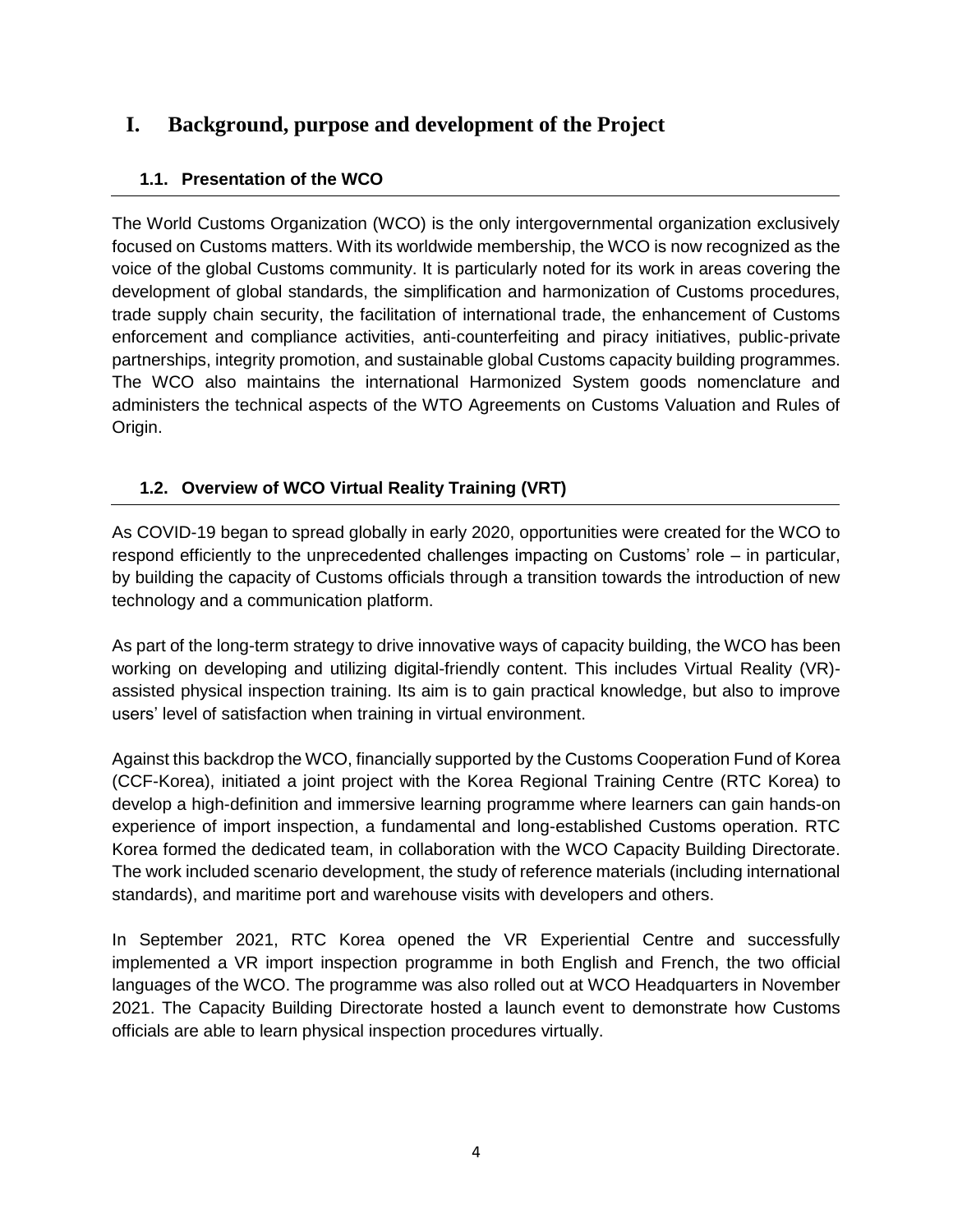Through this VR-based learning content, trainees are able to carry out their mission, examine declared documents and experience import inspection procedures in a 3D container yard and a bonded warehouse for Customs inspection.

During the process, they can choose one of three different scenarios to handle situations that officials might face when detecting smuggled items such as drugs, intellectual property right (IPR) infringing items and explosives.

To make the programme more immersive, gaming elements (such as hidden missions to search for illegal items) and rewards for performance have been added, and learners are reminded of risk factors using the WCO Risk Management Compendium. Real seizure cases are presented at the end of the programme in order for trainees to understand its objectives and to enhance the effectiveness of the learning process.

All the devices required for the learning experience are supplied together and are installed in the kiosk, with the trainee wearing a headset and using a hand-held controller. The other equipment installed is a high memory computer and two sensors to track VR devices and locate the trainee's moves, guaranteeing a quality experience for the trainee. A TV screen in the kiosk provides a shared experience opportunity for spectators.

To make the programme easily accessible for officials without these devices, the WCO is planning to upload onto the CLiKC! platform both a PC and mobile version which can be played simply using a computer keyboard at a desktop computer, or on an individual's mobile phone.

# **1.3. Customs Cooperation Fund of Korea (CCF-Korea)**

The VRT Programme will be financed through the CCF-Korea. The fund will cover the cost for the development of the VR contents, sets of training equipment, training materials and distribution to regional entities including Regional Training Centres (RTCs) and Regional Offices for Capacity Building (ROCBs). Financial support for the installation at agreed destinations, to verify the performance of the VRT equipment, will also be provided.

This Fund is managed by the WCO. Accordingly, the WCO will manage both the Call for Tenders process and liaison with the Tenderer on all programme-related matters.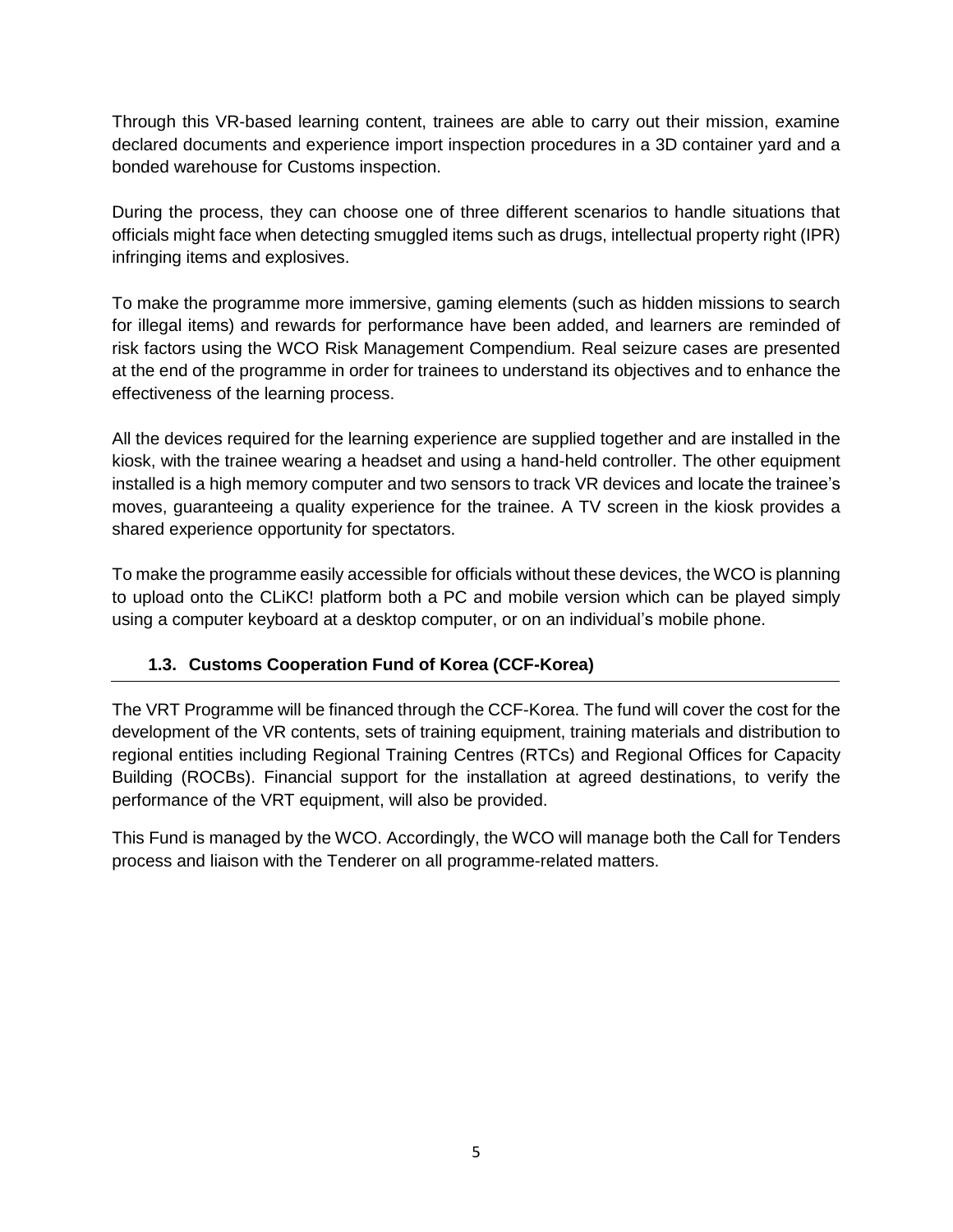# **II. Contents of Call for Tenders**

# **2.1. Overview**

This Call for Tenders asks for a proposal on the development of contents with VR equipment and distribution to regional entities.

The selected tenderer is required to work with professionals from academia and domain experts in the Customs area, and with Customs automation system specialists, to deliver productive outcomes for the benefit of Customs administrations around the world, addressing Members' capacity building needs encompassing goods inspection, e-commerce, Customs enforcement and others.

The selected tenderer is expected to run this project for a year, subject to donor sponsorship. The contract shall be reviewed by the contracting parties before it ends, and can be extended for a year, based on agreement between the contracting parties, subject to donor sponsorship.

# **2.2. Description of the Programme to implement the VRT**

The WCO shall select a tenderer providing a comprehensive plan which meets the objectives of the initiative described below, namely the VRT Programme.

The aim of this Programme is to support WCO Members in training Customs officials and improving their capabilities and practical skills when carrying out Customs operations by adopting new VR technology.

The objectives of the Development Programme are:

- To implement VR assisted training (e.g. air/sea cargo inspection, e-commerce inspection) in line with the WCO capacity building strategy and which fully contributes to Members' training requirements;
- To test and upgrade end-products developed by the Programme in order to keep abreast of recent technology trends through maintenance planning;
- To develop training materials on how Customs administrations implement VRT with emerging technologies in their daily operations and installation manual;
- To distribute a full set of VRT equipment to the designated regional entities

Delivery shall take the following into consideration:

- Performance of delivered products and conformance with agreed criteria set by the task force team from WCO Capacity Building Directorate and RTC Korea;
- The user guide for the final product, enabling end-users to have a better understanding of how to make the best use of the product in various working environments;
- Supporting materials must be available both in English and French, the WCO's official languages, to attract more interest and increased use of products by WCO Members.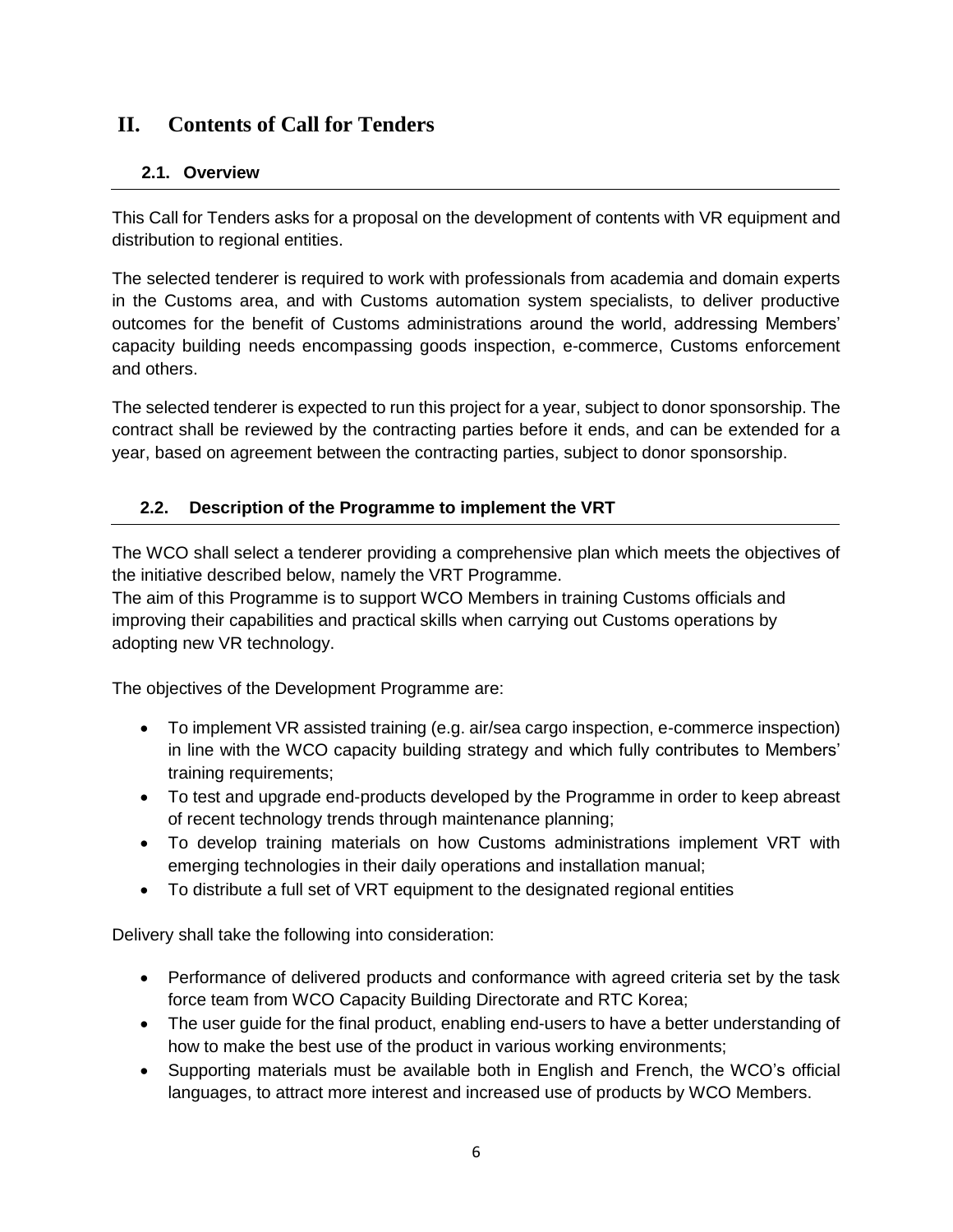The service provider shall involve domain experts with a Customs background to provide practical guidance on developing end-products, in order to:

- Lead the development, ensuring its relevance to the WCO mission on implementation of new technologies;
- Secure an optimized balance between the scientific perspective and practical Customs domain knowledge when collaborating;
- Maintain an active communication channel with Programme lead officials, and keep management up-to-date in a timely manner;
- Monitor the progress of development and keep records of valuable aspects emerging from the Programme, such as the lessons learned and future considerations.

The WCO shall:

- Provide guidance to make the products and outcomes relevant to WCO tools and instruments for the benefit of Member administrations;
- Make best efforts to provide insights based on past experience and feedback from running the VRT equipment established both at WCO Headquarters and RTC Korea;
- Network with Customs experts to test products developed by the Programme and verify the performance, if required.

# **2.3. Financial arrangements, including records and reports by the Tenderer**

The chosen tenderer shall:

- Administer and disburse the financial support received under the Programme, in accordance with the laws and ordinances of the country;
- Maintain records and accounts in respect of the financial resources received and disbursements under the Programme; and
- Furnish the WCO, no later than 45 days after completion of the work, with a summary statement of accounts showing how the financial resources received under the Programme were used during the previous year.

# **2.4. The WCO's role in monitoring and evaluating the Programme**

The WCO shall designate a Programme Officer who will coordinate all Programme-related matters with the tenderer.

If the Tenderer has any questions or requires clarification, it should contact the following Officer:

Mr. Sungsig KIM, Technical Attaché, Capacity Building Directorate Rue du Marché, 30, B-1210 – Brussels, Belgium E-mail: sungsig.kim@wcoomd.org

The WCO shall conduct an evaluation on the report prepared and submitted by the contractor to the WCO Secretary General and the Korea Customs Service, in the latter's capacity as the donor.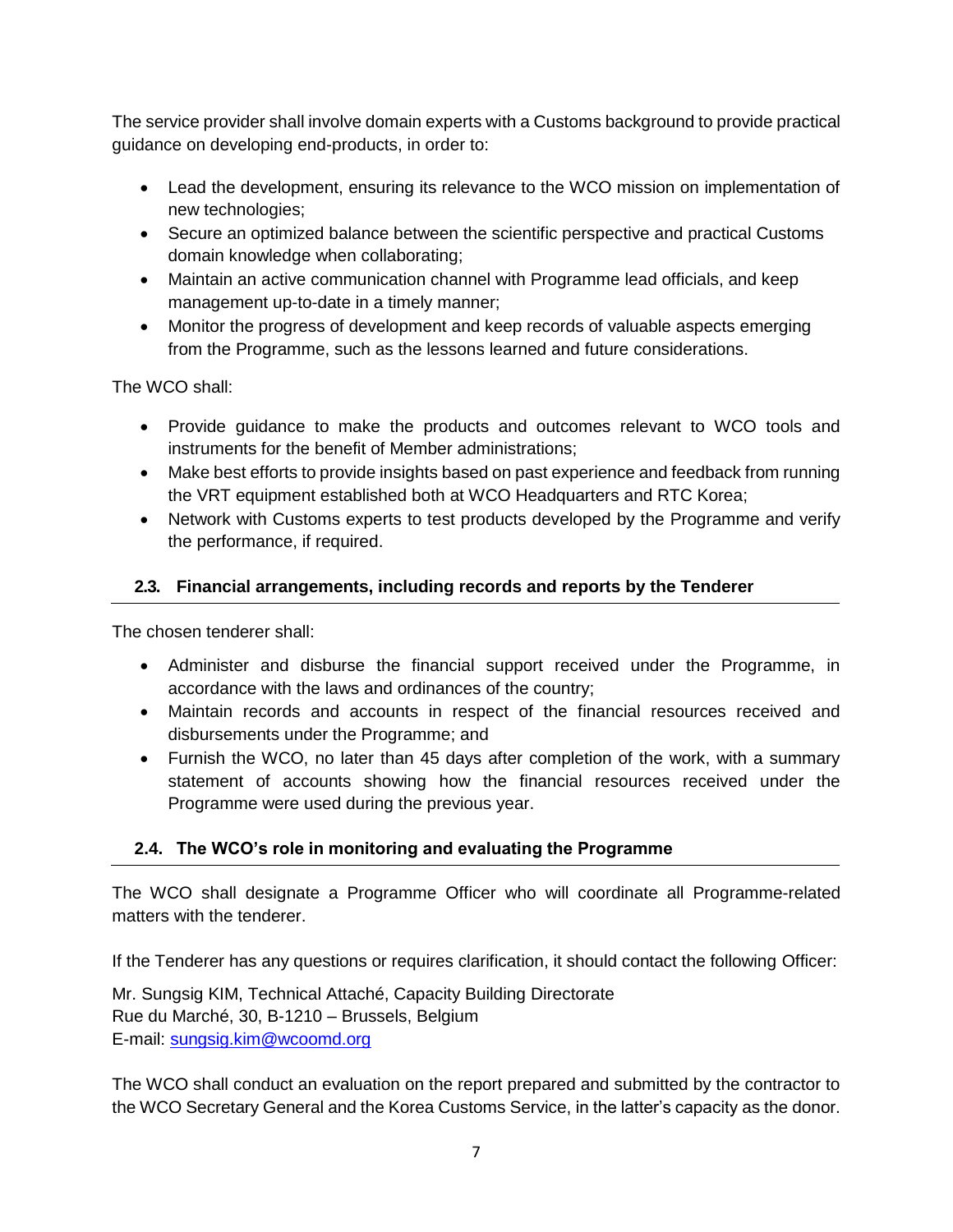# **III. Scope and management of the WCO VRT Programme**

### **3.1. Main components of the WCO VRT Programme**

The WCO plans to select a tenderer to develop VR experience content, design educational applications for use on mobile devices and PC, and produce VR kiosk systems for use in connection with a pre-installed content operating system, and handle the delivery and maintenance thereof.

The tenderer shall demonstrate the ability and readiness to develop the following:

- a total of three (3) pieces of VR content including one on air cargo clearance (focusing on e-commerce) and uploading PC version on the CLiKC, WCO e-learning platform;
- a mobile version of each piece of VR content;
- a VR kiosk designed and equipped with a range of devices, including a high-end PC, VR HMD set-up (sensor, controller, headset), speaker and power supply system;
- delivery of the VR kiosk to designated regional entities of RTCs (28) and ROCBs (6).

The scope of the tasks proposed for implementing experiential education activities in Customs covers:

- developing VR content for PC, involving production planning, transcripts, system flows and provision of an operating manual;
- developing a mobile application, involving production planning, transcripts, system flows, and provision of an operating manual;
- developing VRT promotional materials such as brochures, videos and product images;
- creating VR kiosks, components and designs (production planning, unit price tables, process schedule tables);
- preparing delivery documents (invoice, import and export declaration) for VRT systems;
- delivering VRT equipment as well as quality assurance and technical support.

#### **3.2. Follow-up tasks and components**

The expected scope of each task is as follows:

Task 1: Development of three pieces of VRT content (on air cargo Customs clearance plus two other fields) and uploading on CLiKC

- Task 2: Development of a mobile version for each piece of content
- Task 3: Production of VR kiosk systems

Task 4: Delivery, installation support and maintenance (28 RTCs and 6 ROCBs)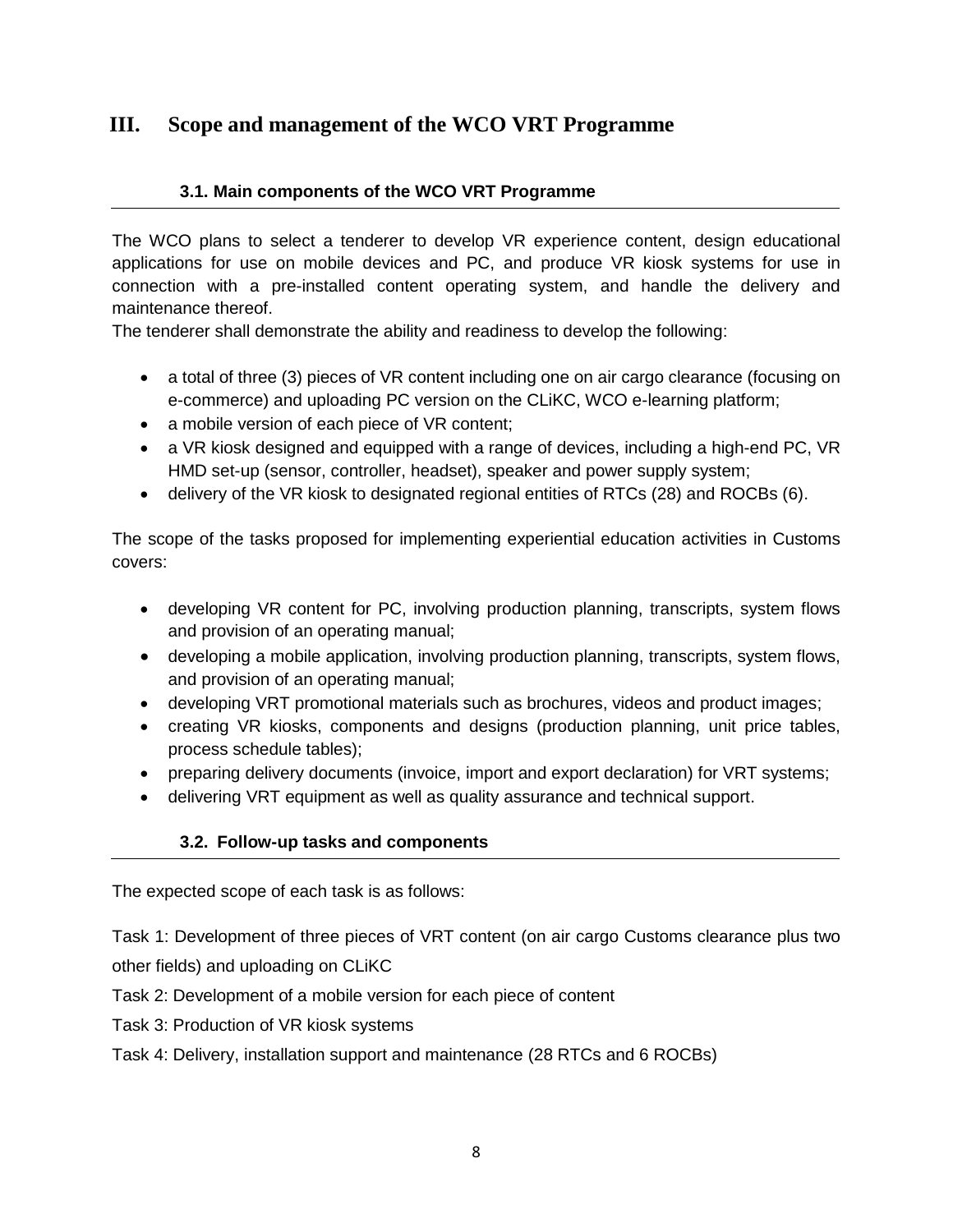# **3.2.1. Task 1: Development of VR experiential content on air cargo clearance with a focus on e-commerce (PC version included)**

The selected company will design and develop an experiential learning algorithm based on the Customs procedures for air cargo Customs clearance, risk indicators of the WCO Customs Risk Management Compendium, recommendations and actual cases involving the WCO Cross-Border E-Commerce Framework of Standards, etc. This VR content, with a focus on e-commerce, should allow users to experience the air cargo screening process through the Image Processing System (IPS) non-intrusive inspection performed at the inspection centre, and must also allow experiential learning even when using a PC without the VR equipment.

The VR air cargo clearance content shall provide an explanation of the goods classification through a pre-selection function, information on the process involved in sorting information confirmed by the IPS, and guidelines on the use of non-intrusive inspection equipment.

– Sub-Task 1.1: Design and development of an IPS user scenario

The purpose of this sub-task is to develop a user scenario that reflects domain expertise on the use of the Image Processing System for the purposes of air cargo Customs clearance inspection. This scenario should address the following:

- a) automated image processing: showing how air cargo items are unloaded, checked, passed through the scanner and separated as part of the IPS line inspection;
- b) automated search: demonstrating how the process of sorting and separating hazardous items is based on the item information provided by automated image processing, i.e. the scan information;
- c) equipment use: demonstrating the use of non-intrusive inspection equipment, e.g. the ion scanner and X-ray machine, as part of the actual search process;
- d) access to the content must be flexible and allow for individual selection; an evaluation of the results of the user's experience should be provided;
- e) it must have the same or similar content progression as and be compatible with the previously developed VR import inspection content (sea cargo clearance); user convenience and stability should be prioritized in the planning process;
- f) collaboration with a group of domain experts is essential to ensure the development of quality products.

Certain technical requirements need to be met for the purpose of establishing a VR environment, implementing scenarios and minimizing user fatigue during use. Furthermore, to make it possible to view the VR content on a PC, the following technical requirements shall also be taken into consideration:

– Sub-Task 1.2: Detailed description of the implementation plans for each stage based on similar business practices and expertise in presenting a process diagram, and provision of target service configuration for implementation of the target system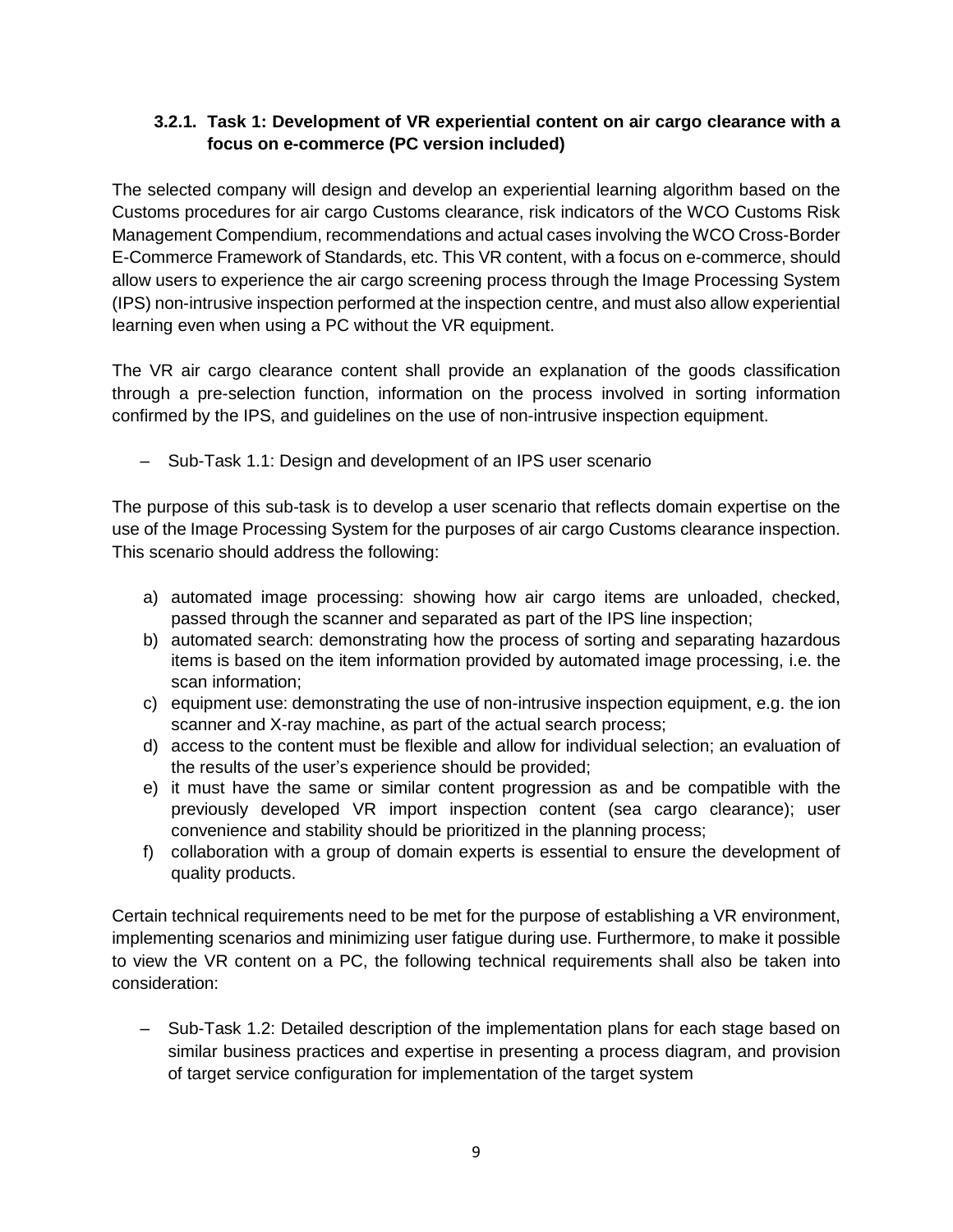- Sub-Task 1.3: Development of a promotional plan through field surveys and environmental analysis for the purpose of realistic field implementation
- Sub-Task 1.4: Development flow map and design proposal for a realistic situation and environmental presentation
- Sub-Task 1.5: Technical methodology proposal to ensure product performance and system optimization
- Sub-Task 1.6: Presentation of a specific plan to implement a multilingual support system interface for user convenience and to upload final product (PC version) on the CLiKC
- Sub-Task 1.7: Proposal of a methodology for system device operation
- Sub-Task 1.8: Design of a tutorial for VR and PC to teach users about device controls, as well as how to access content
- Sub-Task 1.9: Implementation of the same content management system as that used for the previously developed VR sea cargo clearance content, taking into account the compatibility of the graphics, programs and controls

In addition to the development of the above-mentioned air cargo clearance content, the fields and requirements of the two additional pieces of VRT content will be confirmed after a separate consultation with the WCO within one year from the contract date, to be delivered to the WCO under the contract.

# **3.2.2. Task 2: Development of mobile content on the air cargo Customs clearance process**

The successful tenderer will be required to design and develop learning algorithms that aim to help Customs officials' improve their ability to handle airfreight by repeatedly experiencing Customs declaration screening and X-ray scanning operations that take place during the Customs clearance process.

The mobile Customs clearance content should allow users to improve their cognitive inspection skills through mastery-based learning in a short period of time using mobile devices other than VR or a PC, and must provide a universal, versatile and convenient user experience in any location.

The tasks involved in developing mobile Customs clearance content on Customs declaration screening and X-ray scanning consist of the following:

- Sub-Task 2.1: Design and development of user scenarios for the purpose of training on mobile devices, reflecting the views and recommendations of Customs experts
- Sub-Task 2.2: Implementation of the inspection process for all import declaration documents
- Sub-Task 2.3: Implementation of use of equipment and inspection items for X-ray inspection
- Sub-Task 2.4: Risk indicator implementation based on actual cases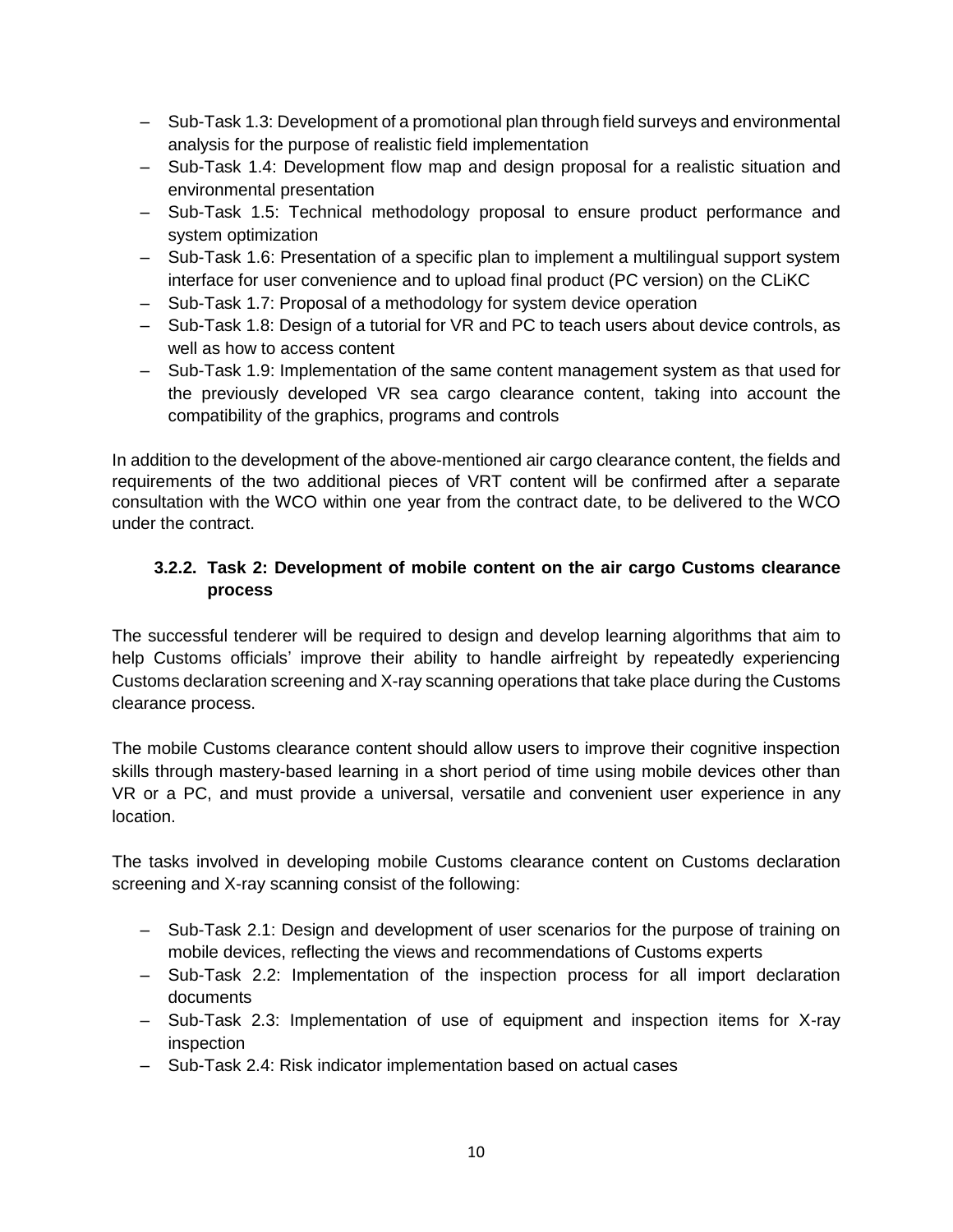The tenderer should meet the technical requirements presented for mobile content use in various countries. This task is divided into the following sub-tasks:

- Content optimization for mobile devices and resolutions. It is essential to provide a framework for general-purpose design and operation.
- Application of programming technology such as single pass supported shader that uses single pass advanced rendering in order to reduce application power consumption.
- Use of technologies to process implementation of various resolutions, taking into account level of performance and frequent use of devices.
- Selection of a range for each classification that is linked to the algorithm design for repeated case-based learning, and development of a set of random questions and experience results within the range (case category, number of cases, time, etc.).
- Embedding of a random extraction algorithm system within the selection range of the local database for each case.
- Implementation of a security system requiring users to log into their account (e-mail), without entering any personal details, while also ensuring offline content accessibility.
- Provision of feedback on each case (correct answer, incorrect answer, check) where necessary.
- Confirmation of the feedback provided, and an algorithm structure providing comprehensive information on the final result.

# **3.2.3. Task 3: VR kiosk production**

The successful tenderer must design and produce a VR kiosk to be installed at the designated RTCs and ROCBs, and the VRT kits and kiosks must be equipped with the previously developed import inspection content. The design of and functional plans for the VR kiosk that will be installed in the Member countries must be presented, and specific details and completed images should be reported to the WCO in due course.

The VR kiosk should consist of one type of VR head-mounted display (HMD), a PC operating system, interlocking sensors and related equipment that can display sea and air cargo Customs clearance in a VR environment. It should take into consideration the operating voltage of electronic devices in each country and region where the VR kits will be delivered.

The essential equipment and necessary functions are as follows:

- VR HMD: Resolution of 2880 x 1600 or higher, viewing angle of 120 degrees or higher, refresh rate of 120 Hz or higher, and surface-/body-mounted sensor systems.
- External monitor: 43-inch or larger, aspect ratio: 16:9, surface hard coating, resolution: 1920 (RGB) x 1080 (FHD) or higher, lamp type: LED or better.
- PC Specification: OS Windows 10, CPU Core i7 or better, RAM 8~16GB or higher, GPU RTX3080 or higher, requirements for kiosk housing facilities.
- Presentation of design and plans for equipment housing, including measures to increase housing durability.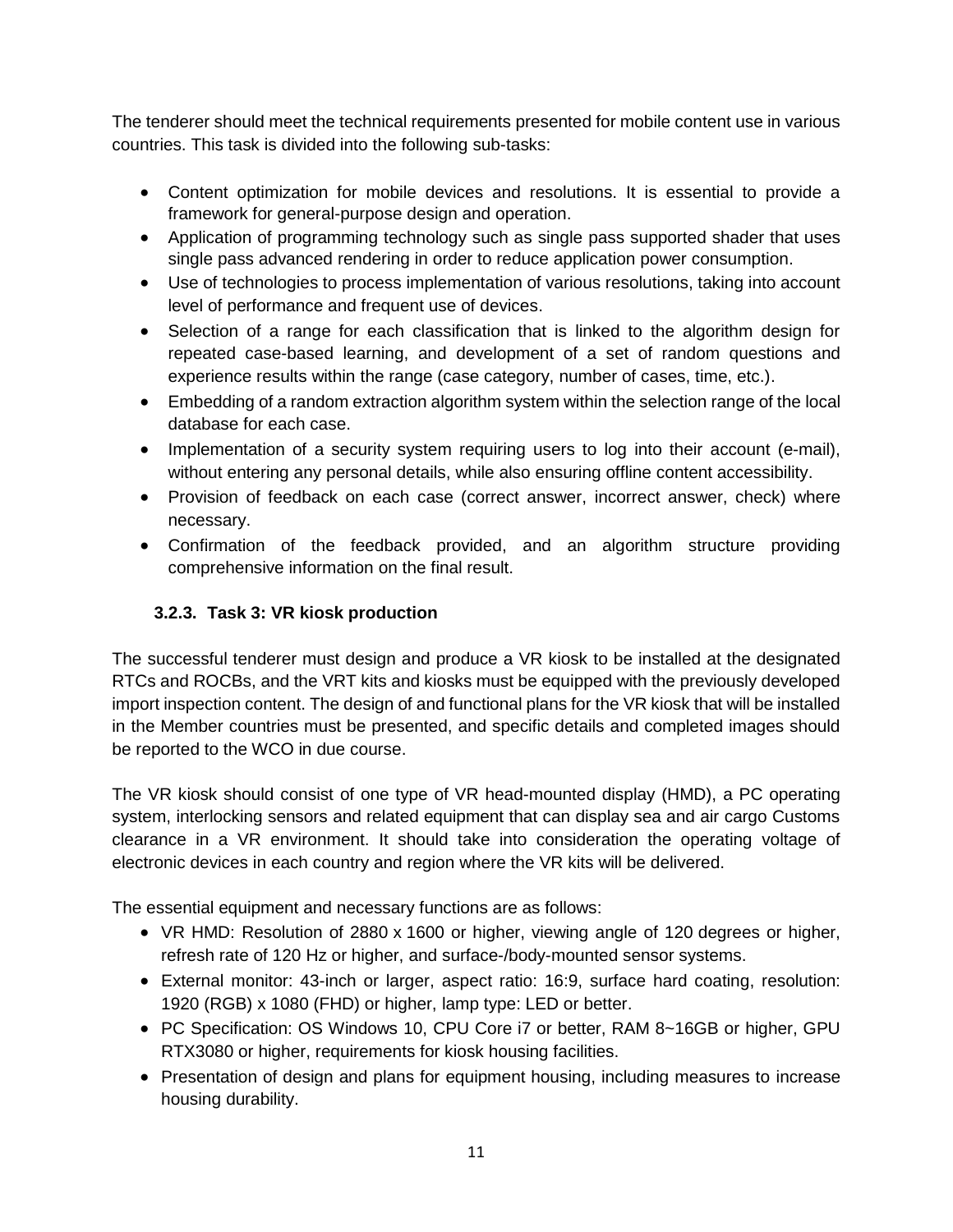- Multi-tap feature and digital equipment that include built-in blocking functions for use during equipment housing configuration.
- USB facilities, and internal and external power to which the VR HMD, PC and sensor can be connected. The minimum measure required is to take into consideration each country's supply voltage.
- Ease of installation and movement: attach handles and wheels to make it easy to move and fix in place.
- Durability of the product: temperature, shock-resistant materials, secure storage facilities to prevent theft.
- Safety of the product: safety against electrical hazards, weight, electromagnetic waves, etc.

# **3.2.4. Task 4: Delivery and Customs clearance of VR kiosk products**

The selected tenderer must deliver all the training kits, which include VR experiential content and kiosks, by either sea or air transport, manage the delivery and Customs clearance procedures of the product until installation is completed at the location in the country designated by WCO, and provide installation manuals. The delivery methodology and packaging manual should be presented to the WCO. The successful tenderer should perform following:

- VR kiosk packaging: packaging safety measures, price estimates related to the delivery and installation of the complete VR kiosk.
- VR kiosk distribution: logistics transportation method, and shipping and delivery scheduling to production and delivery areas.
- Establishment of a transportation system and plan for delivery to the country designated by the WCO.
- Classification of items for Customs clearance by country.
- Provision of a packaging dismantling manual and dismantling tool.
- Provision of an installation manual and both online and offline support for installation.
- The WCO will provide the address of the RTCs and ROCBs to which the VR system will be delivered, as well as the contact information for the person in charge.

# **3.3. Development management**

After being selected as a developer, the tenderer will hold a preparatory meeting (kick-off meeting) and ad-hoc meetings whenever requested to do so by the WCO. The purpose of such meetings is to verify and consult on the available expertise and capabilities in the field of VR training, development progress, future implementation schedules and project promotion.

# **3.3.1. Planning and development**

Participation of a group of experts in planning activities is mandatory to ensure the use of their expertise in content creation and implementation of the WCO's capacity building strategy.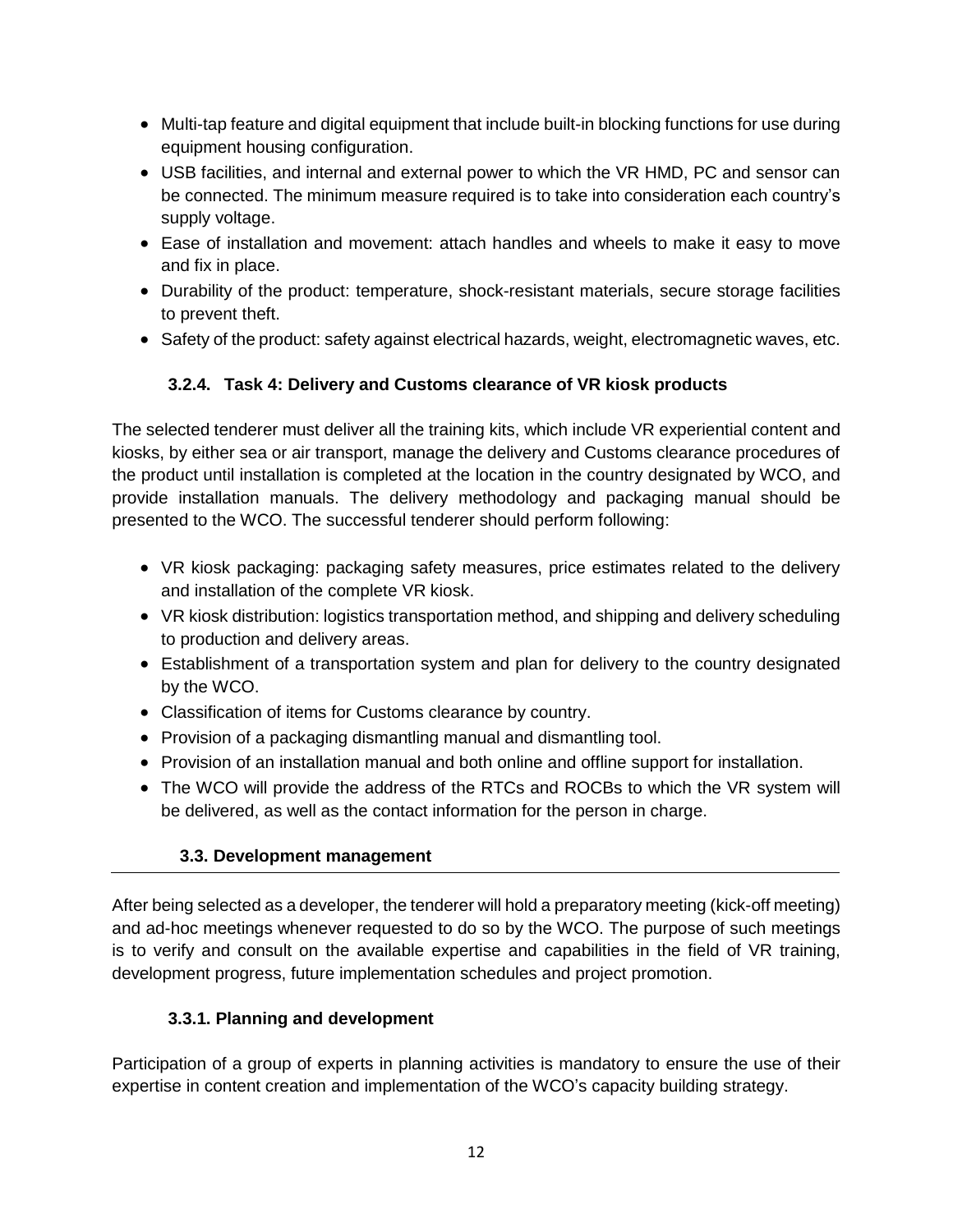To improve Customs officials' abilities through learning practical skills, the successful tenderer should engage in the following activities:

- participation in planning activities of experts recognized by the WCO;
- preparation and submission of planning documents for content development.

# **3.2.2. Graphic development division**

The following matters must be taken into account in order to verify that all plans and results are implemented in a VR environment so as to ensure a real-life experience:

- implementation of 3D data of the location during the VR and PC experience;
- production of a storyboard during the planning stage;
- implementation of 3D data for the various equipment experiences;
- application of anti-aliasing for a more comfortable VR experience.

# **3.2.3. Client development division**

Due to the nature of VR content, content development for a smooth experience environment, complex use of experience equipment, and the PC mode and introduction of user-first optimization technology in the service must be considered.

For measures involving the distribution of mobile content and user security, the successful tenderer should:

- apply real-time rendering: postprocess, OuterGlow, 3D UI, Volume Effect, Effect;
- ensure multilingual programming, cross-platform functionality (VR, PC) and VR scriptwriting;
- secure image processing and optimization, local DB, content frame rate at 60 fps or higher;
- manage user account and system configuration.

# **3.2.4. Proof of expertise of the programme participants**

To ensure the stable implementation of the project, evidence of the organization responsible for content creation, and kiosk development and production, and of the minimum professional experience in each field required for this tender shall be provided as follows.

- Proposed organization of project management and promotion, personnel, roles and responsibilities.
- Presentation of the academic background and experience of the experts in science and technology (academic degrees, professional skills, etc.).
- Proof of experience in content development and the use of VR and AR technology for training, as well as experience gained from working on similar projects.
- Proof that more than 50% of the participating personnel have more than 10 years of professional experience.
- Description of task distribution among staff, including part-time positions where relevant.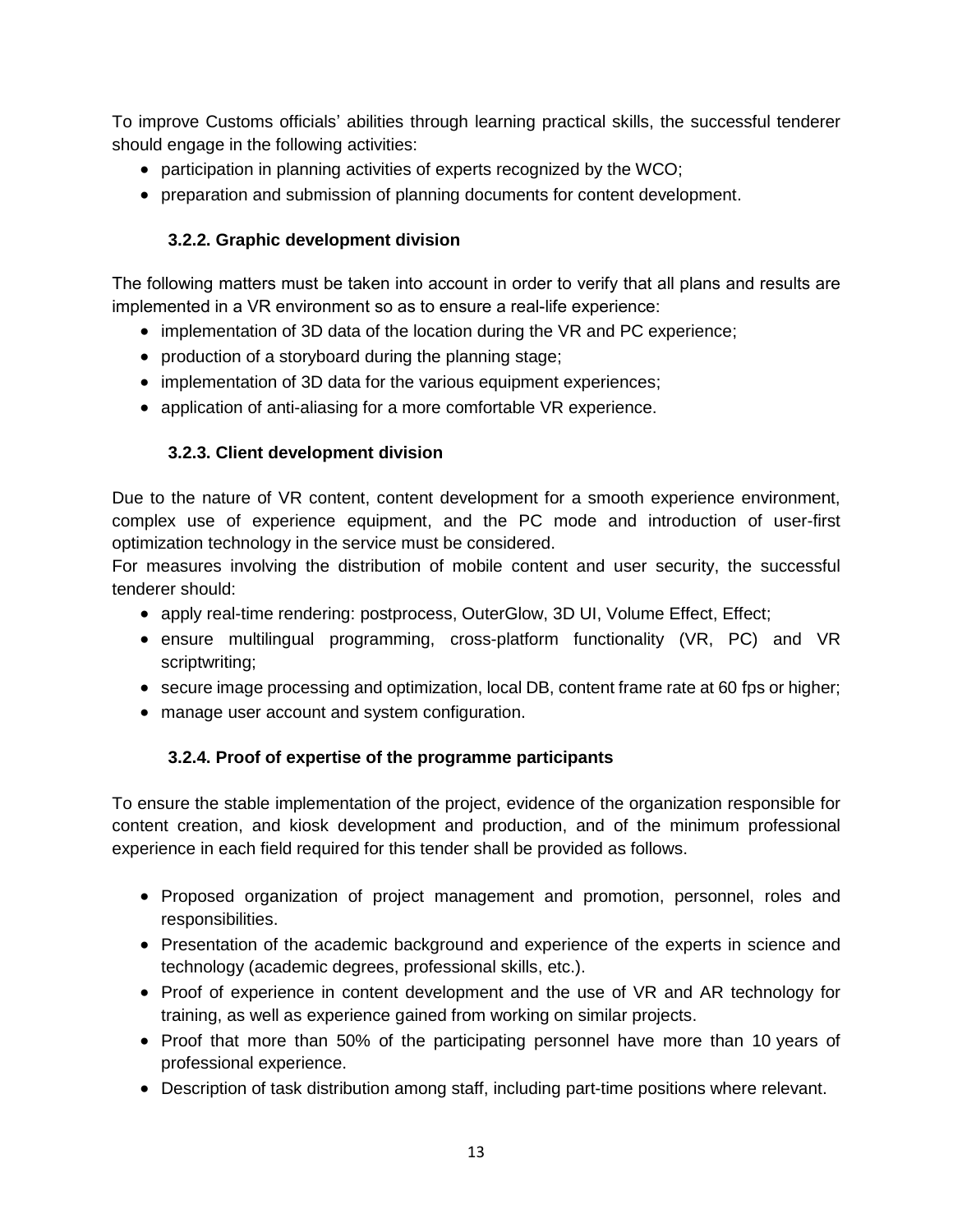# **3.4. Resources and qualification requirements for key experts**

The tenderer shall demonstrate that appropriate experts are in place to deliver the profiles required, as presented below. The tenderer shall appoint a project manager in charge of communications with the WCO for the duration of the contract. The project manager shall be backed up by programme participants and three key personnel who shall not be replaced without the WCO's prior written agreement. The tenderer shall nominate a lead developer, a content planner and a Customs consultant. The successful tenderer shall ensure that all necessary steps are taken in terms of knowledge transfer and smooth transition of responsibilities.

The selected tenderer shall ensure that there is full information transfer between the latter two professionals in particular and, more generally, between all the stakeholders under its responsibility.

# **1) Project/Programme Manager**

The project manager shall be in charge of the overall management of the contract and work as the main contact person (with back-up staff if required), and shall be responsible for:

- handling all communications in connection with this VRT Programme;
- managing and coordinating the delivery of all services required by the contracting authority, to the contractual standards set;
- ensuring the application of the same methodology and quality standards across all procedures;
- assessing risk and ensuring quality control for all activities carried out by the provider.

Required competencies are:

- qualification in a relevant field;
- experience of managing similar projects, at least in the past five (5) years;
- extensive experience in building strong client relationships and following up client requests in a timely manner in the context of similar types of projects, at least in the past five (5) years;
- $\bullet$  extensive experience in trade-related projects in the past five (5) years, in which experience of working with Customs authorities is considered a strong asset.

# **2) Lead Developer**

The lead developer is responsible for developing VRT content with relevant technologies, applying analytical models and ensuring their proper functioning through testing.

Required competencies are: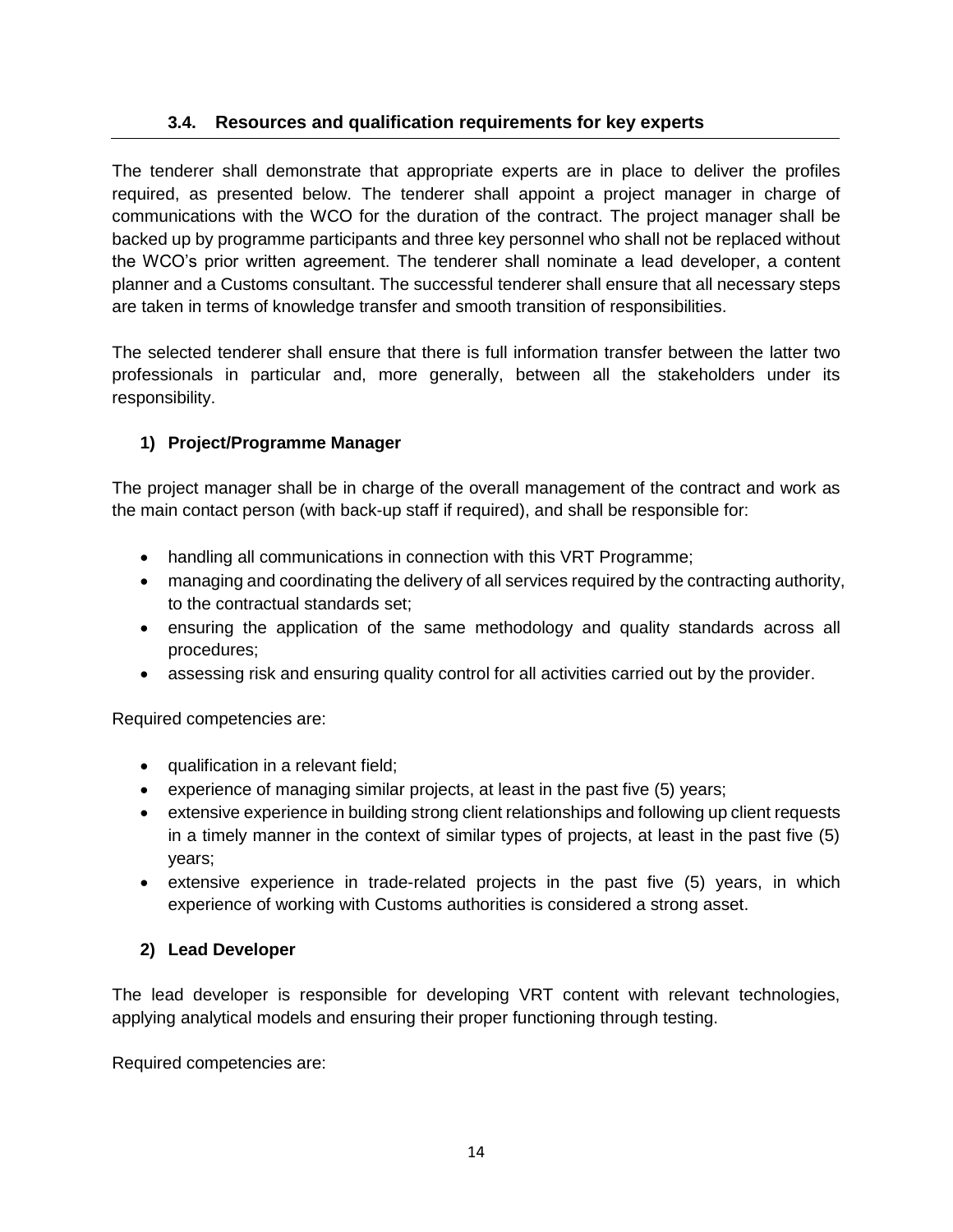- Master's degree or higher, or more than ten (10) years' experience in the field of content development;
- extensive experience in digital content development in the past ten (10) years;
- familiarity with the proposed methodologies;
- ten (10) years' experience in effectively managing the work of subordinate developers;
- expertise in the development of digital content using up-to-date technology (i.e. the Unity engine);
- familiarity with the proposed methodology, with certification being an advantage;
- extensive experience in digital content development projects in the past ten (10) years, in which experience of working with a public-sector organization is considered a strong asset.

# **3) Content designer**

The content designer is in charge of planning content development and identifying areas of research and their utility for Customs training.

Required competencies are:

- qualification in a relevant field;
- experience in effectively managing the work of subordinate analysts;
- familiarity with the knowledge required for the performance of Customs duties;
- familiarity with the proposed methodology, with certification being an advantage;
- extensive experience in trade-related projects in the past ten (10) years, in which experience of working with Customs authorities is considered a strong asset.

# **IV. Procedures for responding to the Call for Tender and content thereof**

# **4.1. Preparation of the tender**

The tender shall comprise two (2) separate parts: one part meeting the technical criteria and financial criteria on the price of the equipment and services requested. The financial proposals should be provided in a second and separate envelope.

The tender submitted by the tenderer should comprise all the information requested in Annex I and Annex II hereto as well as the information and documents requested hereunder.

Tenders must be made without reservation. However, a tenderer may note in its tender that certain aspects require clarification. It is legitimate for a tenderer to point these out, and equally legitimate for the WCO to take account of them, provided that these corrections do not substantially affect the terms of the tendering process or the purpose of the contract.

Tenders must be compliant, in all respects, with the purpose of the Call for Tender. Tenders which are not compliant with the purpose of the Call for Tender shall be set aside.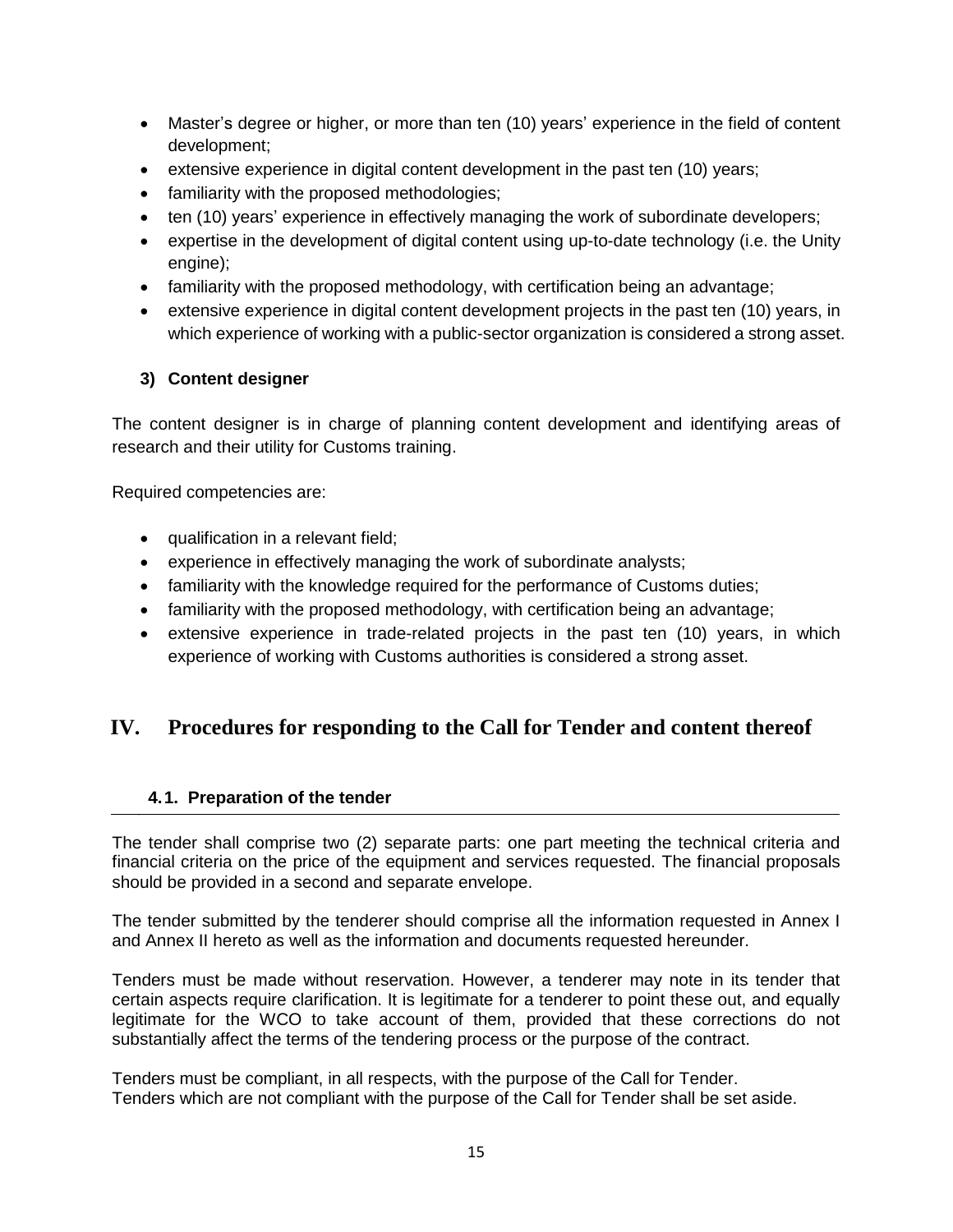### **Documentation required for the tender**

All tender proposals must be accompanied by the following documents:

- a) Administrative documents :
	- A sheet describing the tenderer's professional activities
	- A document attesting to the tenderer's legal status
	- A document listing the names and status of the individuals who make up the tenderer's governing bodies, together with an organizational chart
	- **Documentary evidence of the tenderer's financial situation**
	- A declaration on honour vouching that the tenderer is not in one of the situations described in parts 4.1 and 4.2 related to Exclusion criteria and Ethics clauses
	- VAT exemption No. or VAT exemption certificate (if applicable)

b) Project proposal :

- An explanation of tenderer's vision for this project.
- A description of its resources (qualified staff and equipment).
- A description of the resources of the infrastructure.
- **Answer to the Annex I the technical proposal.**
- c) Financial proposals (in a second and separate envelope)
	- Quotes in the format provided in the Annex II.

Further information related to the Accession criteria of the tenderer is outlined in part 4.3. Further information related to the Award criteria of the tenderer is outlined in part 4.4.

#### **4. 2. Cost of the tender response**

The tenderer shall bear all costs associated with the preparation and submission of the tender response. Under no circumstances shall the WCO be responsible or liable to the tenderer, regardless of the outcome of the Call for Tenders.

#### **4. 3. Period of validity of the tenders**

All tender responses submitted by the tenderer shall remain valid for ninety (90) days after the deadline for receipt of tenders.

Any tender response with a period of validity of less than ninety (90) days shall automatically be rejected.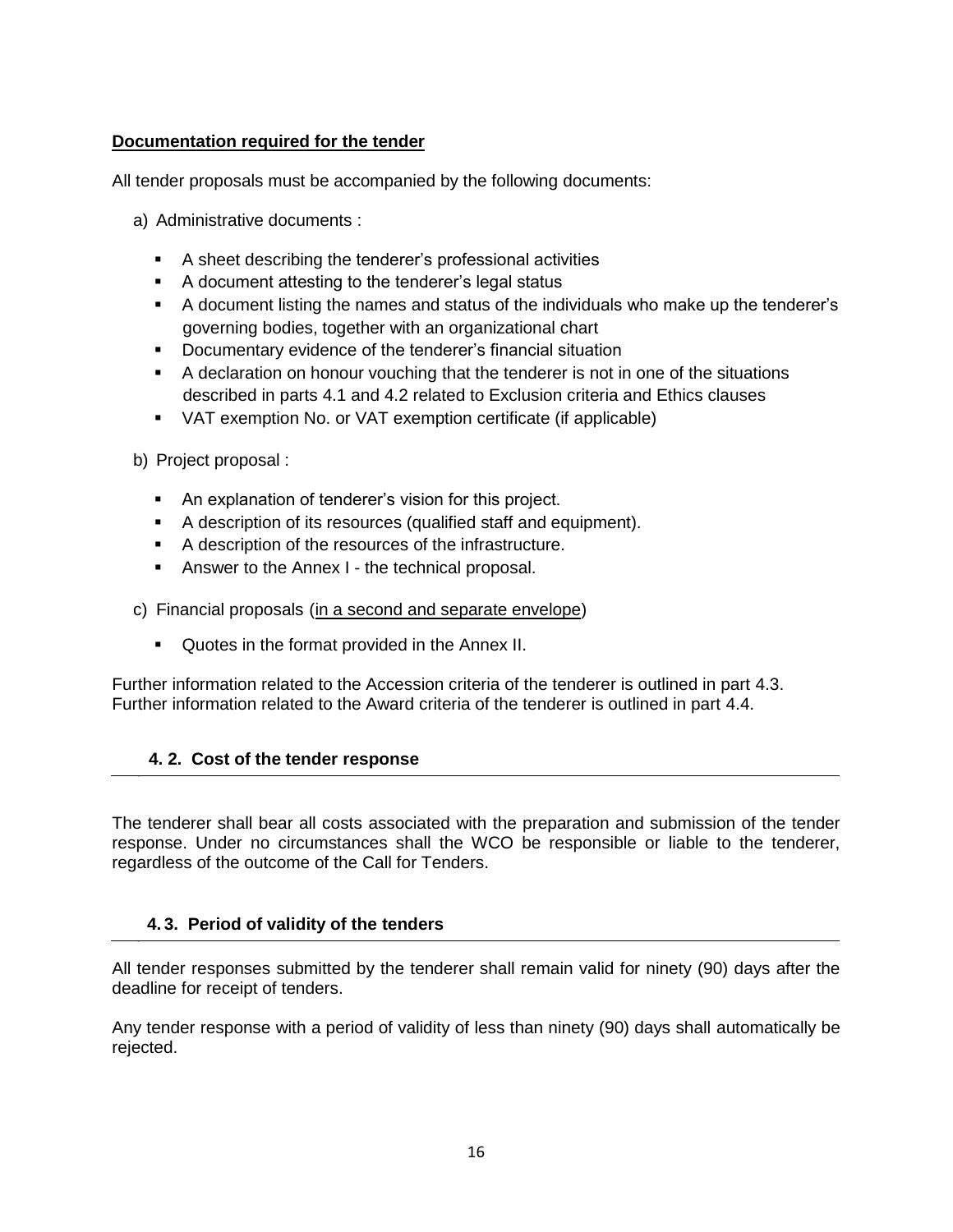#### **4.4. Formalities and signing of tenders**

The tender should be sent to:

**WCO-OMD WCO CALL FOR TENDERS For the attention of Mr. Marc Bruneau Head of Central Services Rue du Marché, 30 B-1210 – Brussels Belgium**

The tenderer shall provide two copies of the tender response, clearly marking it:

#### **"Original tender response"**

The tenders shall be typed and signed by the tenderer or any other person authorized to bind the tenderer.

The tenders shall contain no erasures, overwriting or correction, as these shall entail rejection of the tenders.

The tenders has to be submitted solely by post or delivered by hand to the WCO reception.

#### **4.5. Date of submission of tenders**

The WCO Procurement Service may, at its own discretion, extend the deadline for submission of tender responses. Tenderers contacted by the Service shall be notified directly, in writing, of this extension.

The tenders submitted after the deadline indicated on the front page of this document will not be considered.

#### **4.6. Prices quoted in tenders**

 $\overline{\phantom{a}}$ 

The financial proposal must be duly dated and signed by a duly authorized representative of the tenderer. The financial proposal shall be based on the instructions under Annex II.

The tenderer must complete the "Financial proposal" table as outlined in the relevant Annexes. Prices must be quoted in euro. For tenderers from countries which do not form part of the Eurozone, the amount of the tender cannot be revised as a result of exchange rate fluctuations. The choice of exchange rate falls to the tenderer, who bears the risks and reaps the benefits associated with these fluctuations.

Prices quoted must detail separately all government taxes, Customs duties and levies.<sup>1</sup>

<sup>&</sup>lt;sup>1</sup> The WCO is exempted from VAT in some countries. Please refer to article 1.4 of Annex V – "Standard terms and conditions applicable to the agreement".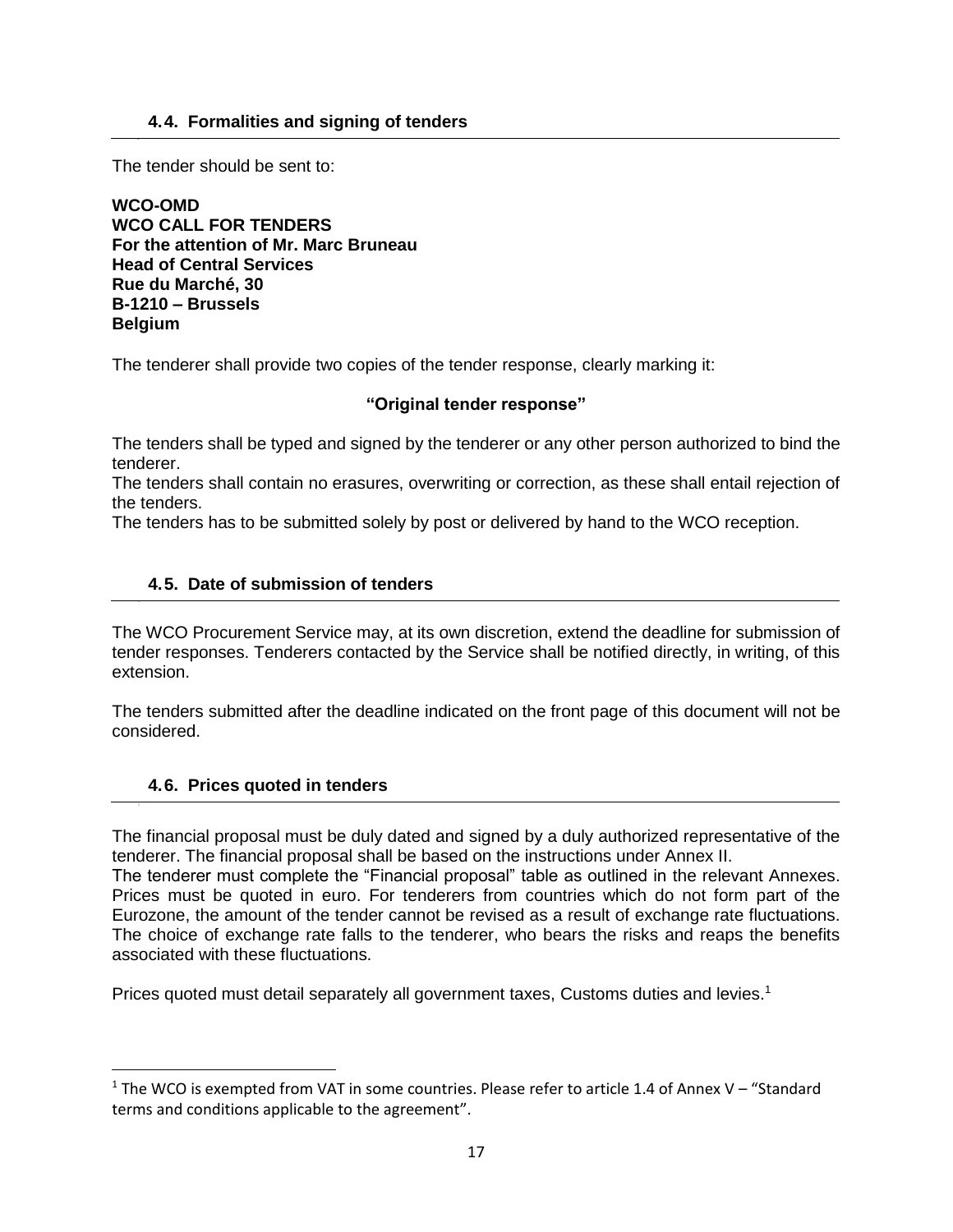#### **4.7. Language**

All responses to this Call for Tenders must be written in English.

#### **4.8. Requests for information or clarification of the Call for Tenders**

A tenderer requiring additional information on the Call for Tenders may submit a request in writing to the WCO Procurement Service: [Marc.Bruneau@wcoomd.org](mailto:Marc.Bruneau@wcoomd.org)

The WCO Procurement Service shall respond in writing to any request it receives no later than five (5) days prior to the deadline for submission of tenders. Copies of the replies will be published online on the website [www.wcoomd.org](http://www.wcoomd.org/) in the "Call for Tender" section.

Any questions and answers shall also be posted on the WCO website, in the Calls for Tender section, in a frequently asked questions (FAQ) sub-section listed under the name of the Call for Tenders concerned.

#### **4.9. Modification and withdrawal of the Call for Tenders**

At its sole discretion and without any requirement for justification, the WCO may amend the Call for Tenders prior to the deadline for submission of tenders.

All the potential tenderers to which the WCO has directly sent the Call for Tenders shall receive written notification of any changes.

To enable the tenderers to take account of these changes in their response, the Procurement Service may, upon its own initiative, extend the deadline for submission of tenders.

The WCO retains the right to withdraw this Call for Tender without any requirement for justification. No claims for damages of any kind whatsoever may be made to the WCO following the withdrawal.

#### **4.10. Modification and withdrawal of the tender**

The tenderer may withdraw its tender by sending written notice of withdrawal to the WCO Procurement Service prior to the deadline for receipt of tenders as indicated in the Call for Tenders.

The withdrawal notice must be sent by registered mail with acknowledgement of receipt. No tender may be modified subsequent to the deadline for submission indicated in the Call for Tenders.

No tender may be withdrawn in the interval between the deadline for submission of tender and the period of validity of the tender.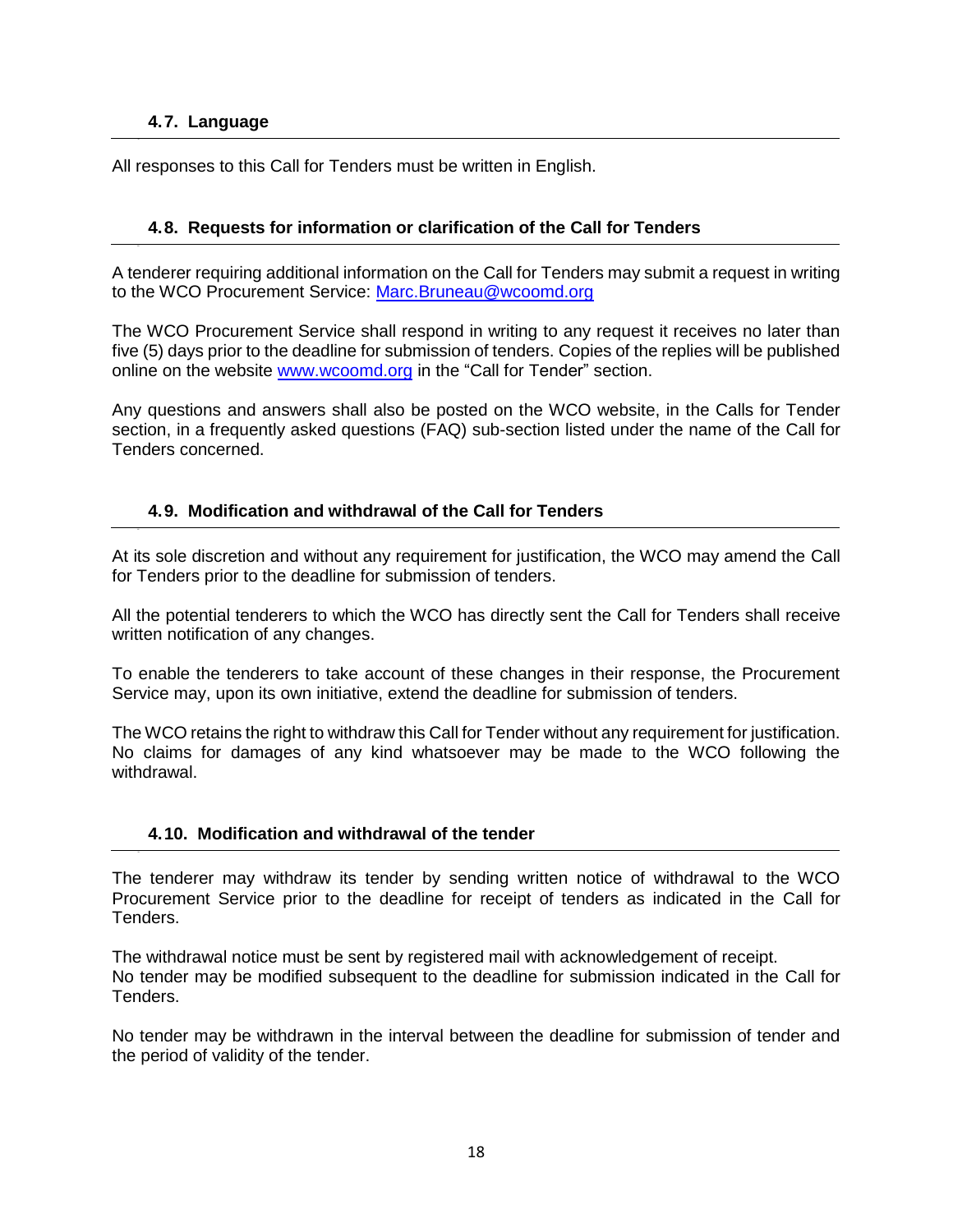#### **4.11. Subcontracting**

Subcontracting is permitted subject to the following conditions:

- The selected service provider is fully responsible for the performance of any subcontractors.
- Tenderers must indicate in their tenders the amount of the contract (if any) that they intend to subcontract to third parties, as well as the identity and availability of the potential subcontractor(s).
- The service provider must not subcontract to third parties not identified in the tender as potential subcontractors without prior written authorization from the WCO.
- The service provider shall not cause the contract to be performed in fact by third parties.
- Even in cases where the WCO authorizes the service provider to subcontract to third parties, the service provider shall nonetheless remain bound by its obligations to the WCO under the contract.
- The service provider shall ensure that any subcontracting does not affect rights and guarantees to which the WCO is entitled by virtue of the contract.

Where subcontracting is envisaged, evidence of the potential subcontractors' ability to perform the tasks entrusted to them shall be included in the tender. Such evidence is the same as that also required from the service provider, as indicated below.

Tenderers should note that the WCO shall consider any intended subcontracting as an indication that the potential service provider does not have the requisite resources to complete the tasks under the contract.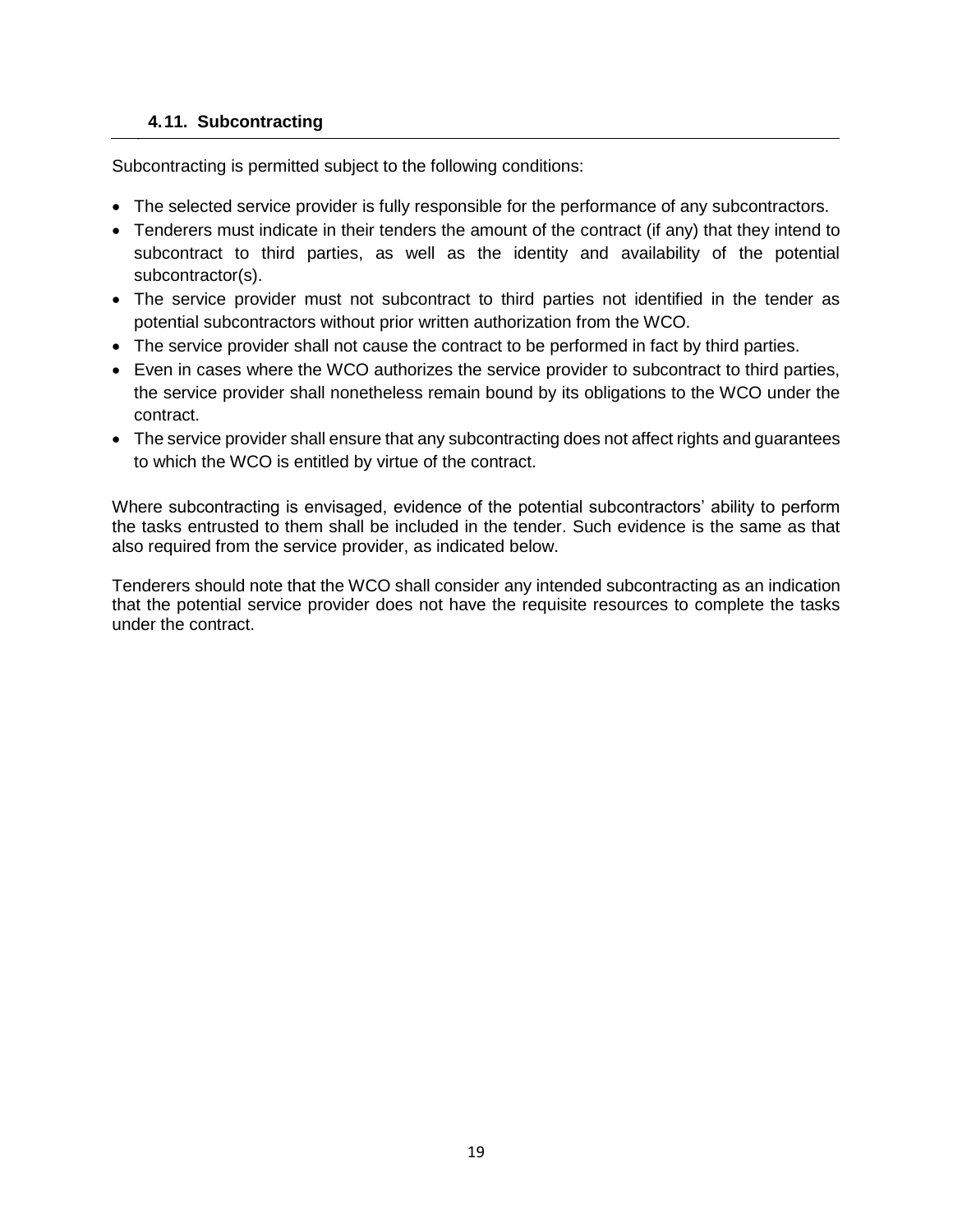# **V. Assessment and Award of Contract**

# **5.1. Exclusion Criteria**

Applicants or tenderers shall be excluded from a contract if:

(a) they are bankrupt or being wound up, are having their affairs administered by the courts, have entered into an arrangement with creditors, have suspended business activities, are the subject of proceedings concerning those matters, or are in any analogous situation arising from a similar procedure provided for in national legislation or regulations;

(b) they have been convicted of an offence concerning their professional conduct by a judgment which has the force of res judicata;

(c) they have been guilty of grave professional misconduct proven by any means which the contracting authority can justify;

(d) they have not fulfilled obligations relating to the payment of social security contributions or the payment of taxes in accordance with the legal provisions of the country in which they are established or with those of the country of the contracting authority or those of the country where the contract is to be performed;

(e) they have been the subject of a judgment which has the force of res judicata for fraud, corruption, involvement in a criminal organization or any other illegal activity detrimental to the WCO's financial interests.

Tenderers must declare on their honour that they are not in one of the situations referred to above.

# **5.2. Ethics Clauses**

Any attempt by a tenderer to obtain confidential information, enter into unlawful agreements with competitors or influence the Advisory Committee on Contracts (ACC) or any WCO staff member during the process of examining, clarifying, evaluating and comparing tenders and applications will lead to the rejection of its submission or tender.

Thus, any direct or indirect contact with a WCO staff member other than the person named in this Call for Tender may, at the WCO's sole discretion, result in the rejection of the tender without any compensation or formality.

When putting forward a tender, the tenderer shall declare that it is affected by no potential conflict of interest and has no equivalent relationship in that respect with other tenderers or parties involved in the missions likely to be outsourced to it in its capacity as the selected tenderer. Should such a situation arise during execution of the contract, the service provider must immediately inform the WCO.

Tenderers shall respect core labour standards as defined in the relevant International Labour Organization (ILO) conventions (such as the Conventions on freedom of association and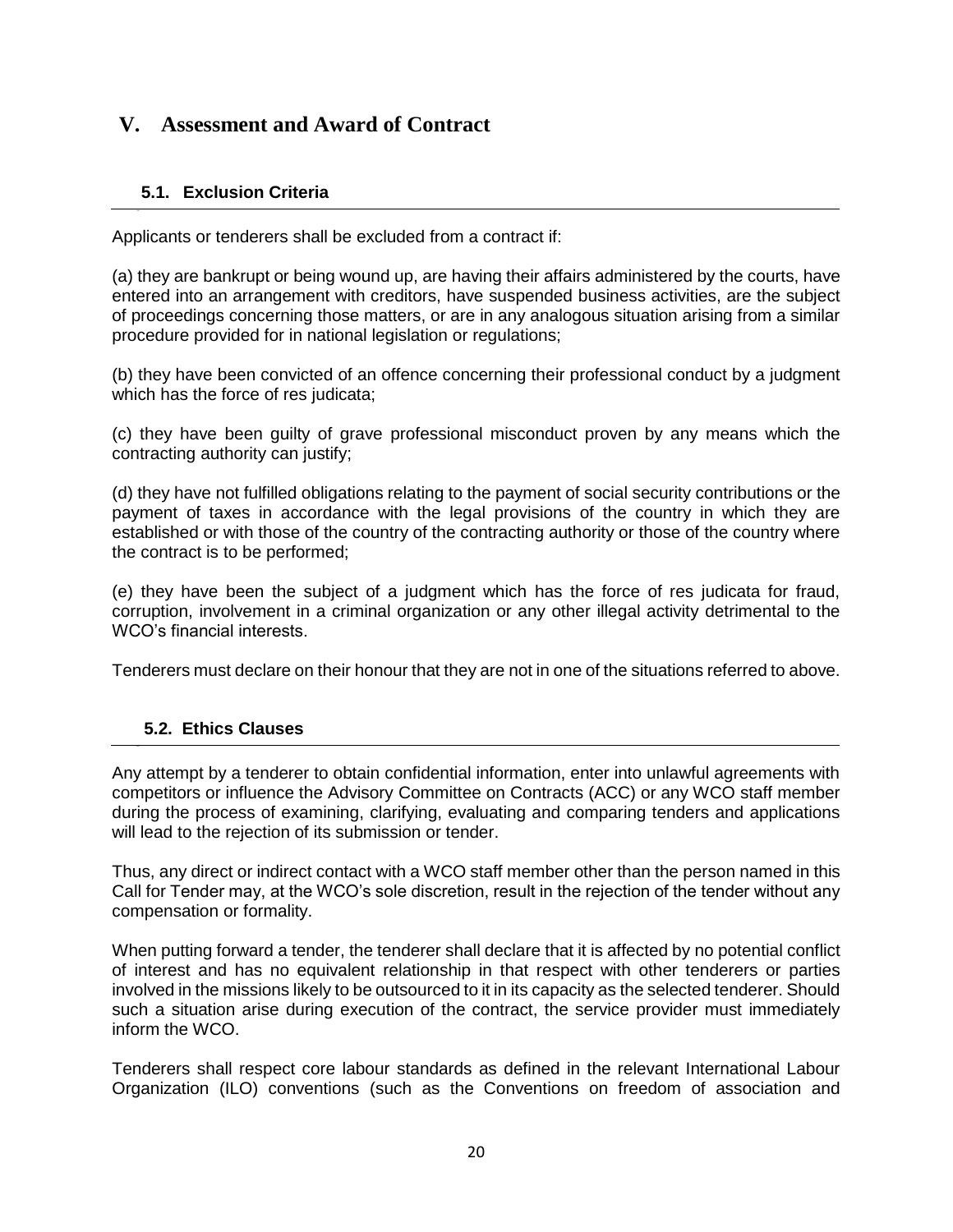collective bargaining, abolition of forced and compulsory labour, abolition of discrimination in the workplace, and abolition of child labour).

The tenderer shall refrain from any relationship likely to compromise its independence or that of its staff. If the service provider ceases to be independent, the WCO may, regardless of injury, terminate the contract without further notice and without the service provider having any claim to compensation.

The WCO reserves the right to suspend or cancel the Call for Tender or the contract awarded if corrupt practices of any kind are discovered at any stage of the award process.

#### **5.3. Accession Criteria**

Only those tenders fulfilling all the accession criteria will be assessed against the award criteria.

The accession criteria are:

- Submission of documents listed:
- Submission of information related to the tenderer's expertise and the experience of the staff members involved;
- Provision of a proposal that meets the requirements set out in the specifications and testifies to the tenderer's ability to provide the services requested;
- Submission of a financial proposal in a second and separate envelope

#### **5.4. Award Criteria**

Further to the price quoted for the performance of the contract, the following award criteria shall be applied, and should be taken into account in the preparation of the technical proposal.

**Award criterion 1 –** Functional and technical requirements

This criterion serves to assess the tenderers ability to understand the WCO's needs and deliver the tasks listed under this Call for Tender according to the requirements specified herein.

It also serves to assess the extent to which the tender meets the conditions outlined in the Call for Tender with respect to the standards to be followed. This criterion also serves to assess the quality of the proposal provided by the tenderer.

#### **Award criterion 3** – Financial proposal

The tenderer needs to describe detailed budget lines in the offer detailed in the Annex II:

- Cost for implementation of the proposed project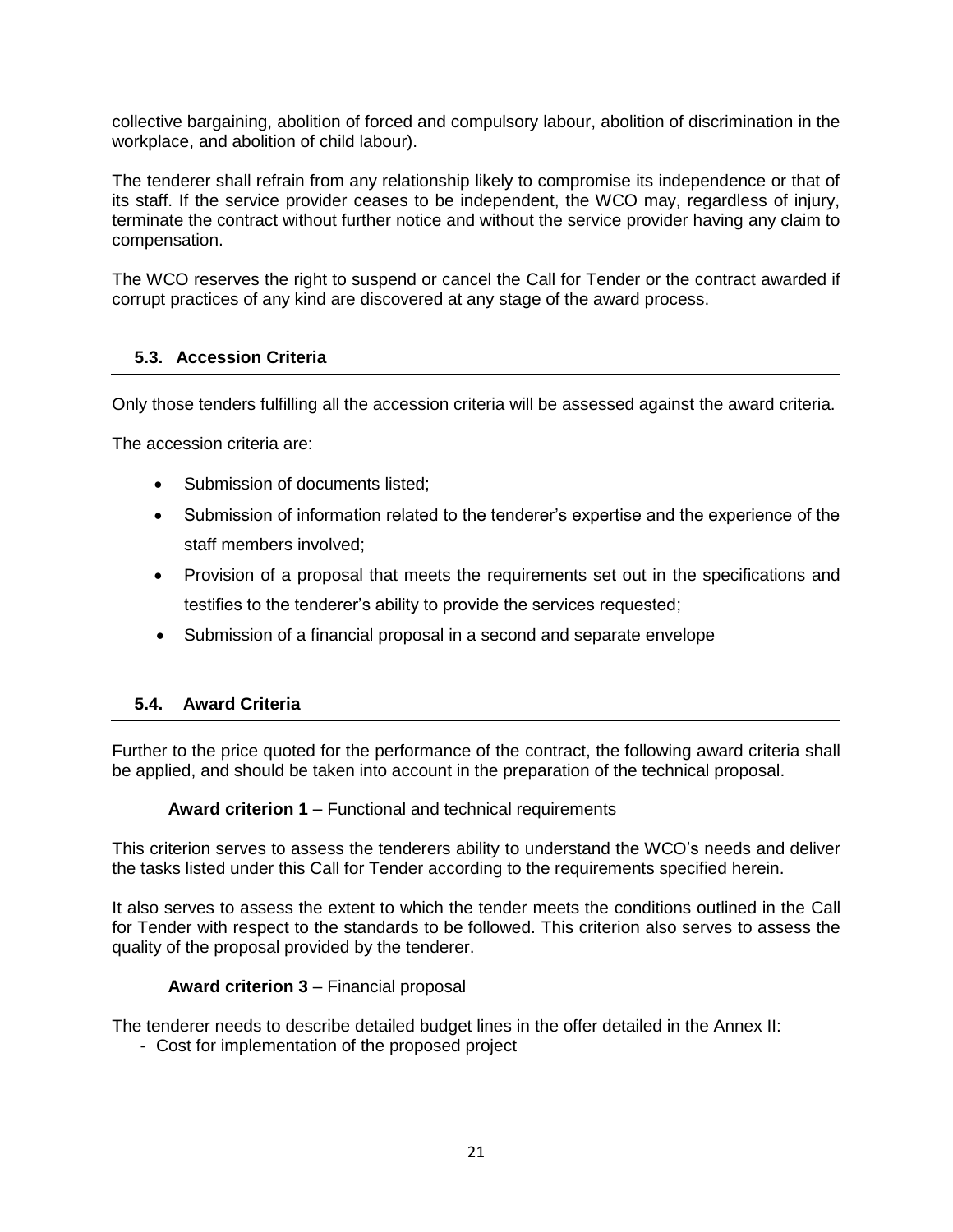#### **5.5. Points**

A scoring system to evaluate the award criteria relating to the technical merits of the tender shall be applied. Points shall be allocated to each offer as follows:

| <b>Functional and technical requirements</b> |                                                          |      |  |  |
|----------------------------------------------|----------------------------------------------------------|------|--|--|
| 1                                            | Expertise of the tenderer submitting the Tender response | 15%  |  |  |
| 2                                            | Ability to implement the Programme                       | 30%  |  |  |
| 3                                            | Tenderer's administrative capabilities                   | 20%  |  |  |
| 4                                            | General understanding of the proposal                    | 5%   |  |  |
|                                              |                                                          |      |  |  |
| <b>Financial proposal</b>                    |                                                          |      |  |  |
| 5                                            | Proposed financial offer                                 | 30%  |  |  |
| <b>Total</b>                                 |                                                          |      |  |  |
|                                              |                                                          | 100% |  |  |

| <b>Tender Award Criteria</b> | <b>Maximum Points</b> |  |
|------------------------------|-----------------------|--|
| Award criterion 1            | 30                    |  |
| Award criterion 2            | 60                    |  |
| Award criterion 3            | 40                    |  |
| Award criterion 4            | 10                    |  |
| Award criterion 5            | 60                    |  |

TOTAL 200

# **5.6. Technical Proposal**

The proposal provided by the tenderer will be evaluated in relation to technical specifications and support services. Tenderers are requested to provide the information as requested in this Call for Tender, in accordance with the instructions and templates provided.

#### *Technical Evaluation Criteria*

Technical Evaluation Criteria is shown in the following tables. The obtainable number of points specified for each evaluation criterion indicates the relative significance or weight of the item in the overall evaluation process.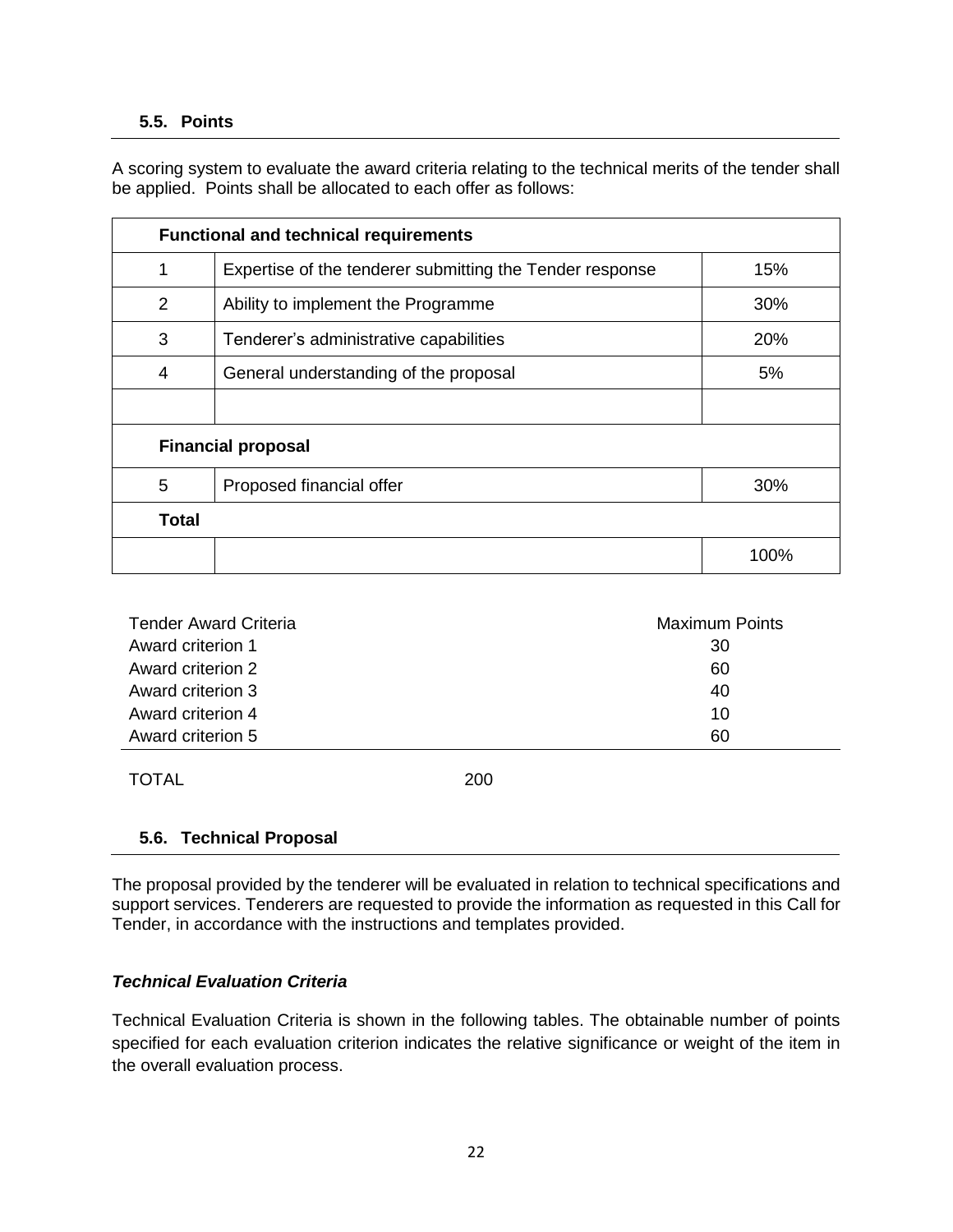| 1. Expertise of the tenderer submitting the Tender response |                                                                                                                                                                                                            |               |
|-------------------------------------------------------------|------------------------------------------------------------------------------------------------------------------------------------------------------------------------------------------------------------|---------------|
| 1.1                                                         | The tenderer's reputation (competence, history, any relevant experience,<br>connections and awards in the Customs domain, its strengths in the area<br>of Customs policy, etc.                             | 5             |
| 1.2                                                         | Experience of the managers and key developers responsible for<br>development and of all the technical staff involved in the Programme                                                                      | 10            |
| 1.3                                                         | Previous work by / past experience of the tenderer in offering Programme<br>in the Customs domain                                                                                                          | 5             |
| 1.4                                                         | Ability to mobilize<br>- Customs domain expert<br>- relevant resources from experienced training expert<br>- project experiences for the VR/AR content developments                                        | 4<br>3<br>3   |
|                                                             | Total                                                                                                                                                                                                      | 30            |
|                                                             | 2. Ability to implement the Programme                                                                                                                                                                      | <b>Points</b> |
| 2.1                                                         | Suitability of the tenderer methodology and work plan for implementing<br>the Programme                                                                                                                    | 15            |
| 2.2                                                         | To what extent do the core production plan meet the technical<br>requirements of the Call for Tender?                                                                                                      | 5             |
| 2.3                                                         | Quality assurance and quality control, and recent experience conducting<br>these tasks in Customs domains                                                                                                  | 10            |
| 2.4                                                         | VR Kiosk production and delivery plan<br>- Design, components, and materials of Kiosk<br>- Clear specifications of VR devices, PC and others<br>- Packaging method and distribution plan to RTCs and ROCBs | 10<br>5<br>15 |
|                                                             | Total                                                                                                                                                                                                      | 60            |
| 3. Tenderer administrative capabilities                     |                                                                                                                                                                                                            | <b>Points</b> |
| 3.1                                                         | The tenderer's organization, practices and proposed arrangements for<br>the pooling of efforts in order to implement the Programme                                                                         | 5             |
| 3.2                                                         | The developer's ability and plans for promoting the Programme                                                                                                                                              | 5             |
| 3.3                                                         | The tenderer's ability to co-operate with the WCO and the Customs<br>authority, including the Customs Training institute                                                                                   | 5             |
| 3.4                                                         | Maintenance plan to respond to service requests from overseas after<br>the product installation                                                                                                            | 15            |
| 3.5                                                         | Dedicated logistics team to work in cooperation with the WCO to<br>monitor, report movement of cargo                                                                                                       | 10            |
|                                                             | Total                                                                                                                                                                                                      | 40            |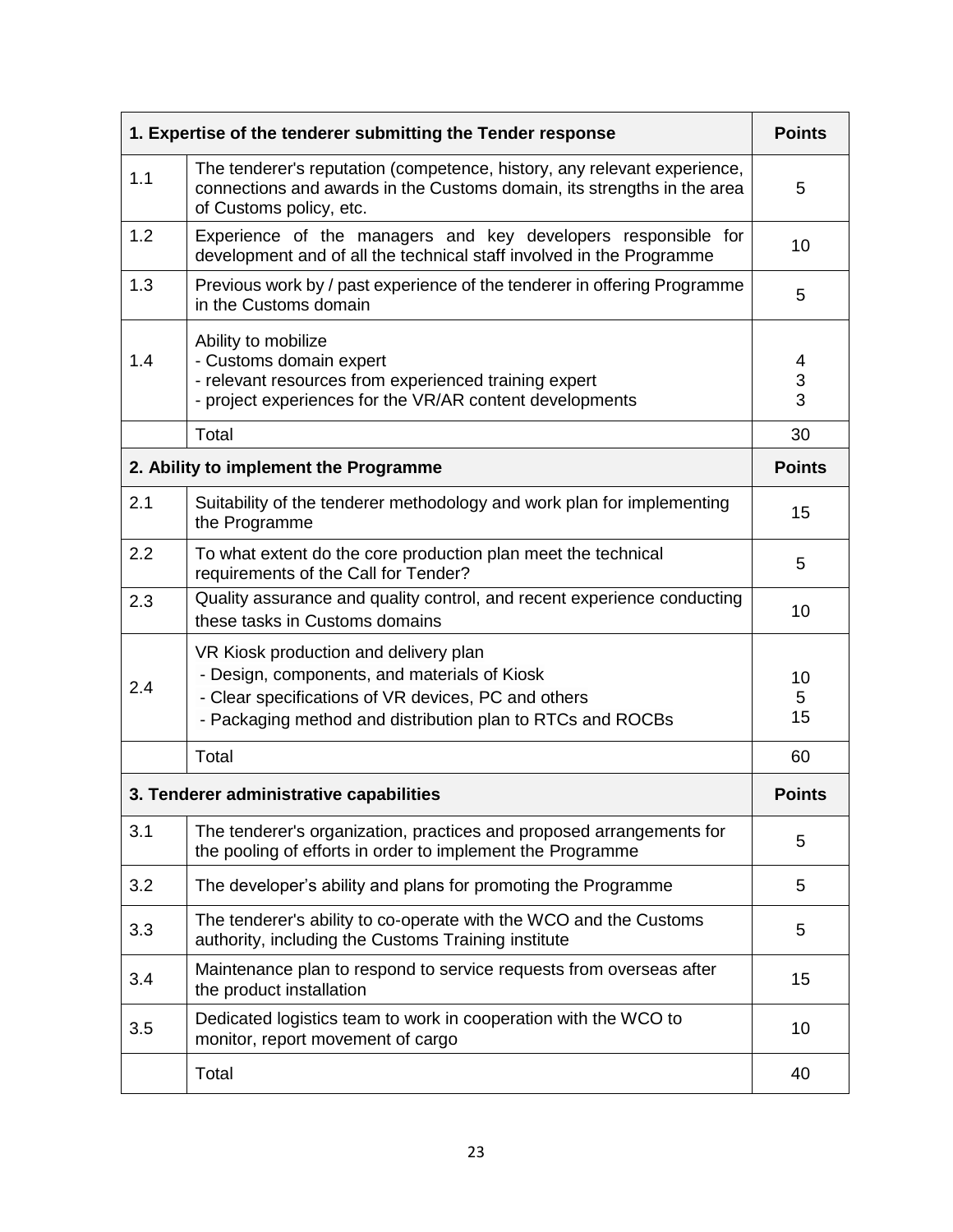#### **5.7. Financial Proposal**

The WCO Advisory Committee on Contracts shall then proceed with the financial assessment of the tenders retained.

The price quoted must be a firm, non-revisable price denominated in euro. The price should be fully inclusive and include any travel and accommodation costs. Prices quoted must include all government taxes, customs duties and levies.<sup>2</sup>

The prices proposed by the tenderers shall be applied a score of a maximum of 40 points based on the classification of the prices stated in the proposals received by the WCO.

| Functional and technical requirements | 140 points | 70%    |
|---------------------------------------|------------|--------|
| Financial proposal                    | 60 points  | $30\%$ |
| Total                                 | 200 points | 100%   |

Any bonus will be considered separately as a supplementary score.

#### **5.8. Award of the contract**

The contract shall be awarded to the tenderer offering the best value for money.

The WCO reserves the right not to select any tender if the quote of the tender exceeds the budget allocated for this project.

Where applicable, the WCO may ask the tenderer to provide clarification about a tender. This request, as well as the response, shall be made in writing. The WCO reserves the right to ask an applicant for a demonstration of the proposed solution or part of it.

The WCO reserves the right to ask tenderers for their best and final proposal before awarding the contract. Each tenderer shall be informed about the decision of the Advisory Committee on Contracts.

#### **5.9. No obligation to award the contract**

l

In no way whatsoever does the Call for Tender procedure entail any obligation on the WCO's part to award the contract. Up until the finalization of the contract the WCO may decide not to proceed with the contract or may cancel the Call for Tender procedure, without the tenderers' being able to claim compensation of any kind.

The WCO is not liable for any compensation with respect to tenderers whose tenders have not been accepted. Nor shall it be liable should it decide not to award the contract.

 $2$  The WCO is exempted from VAT in some countries. Please refer to article 1.4 of Annex V – "Standard terms and conditions applicable to the agreement".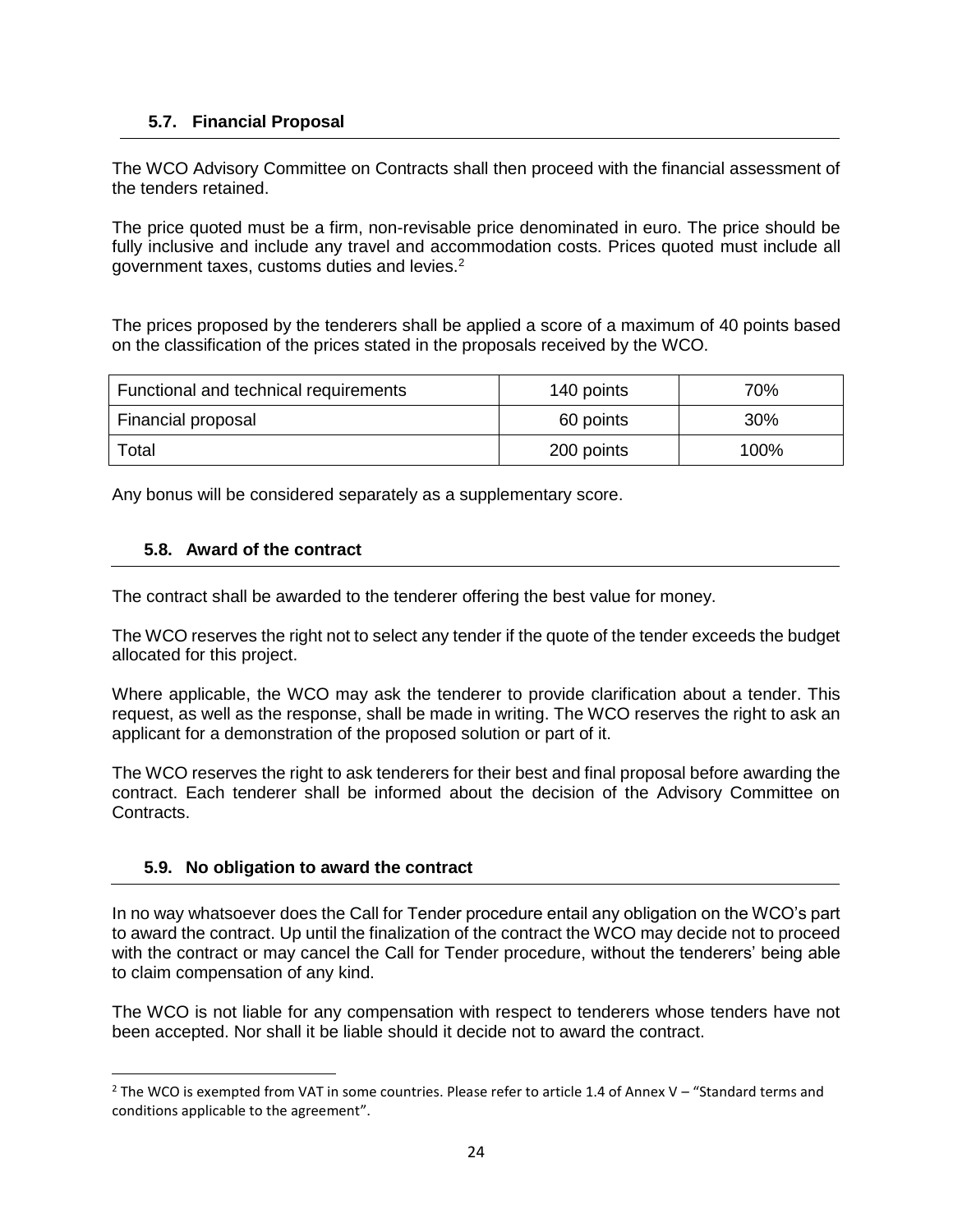In any event, the WCO retains the right to withdraw the Call for Tender or to reject all the tenders before a contract has been awarded and signed, without having to provide any justification or having to compensate the tenderers for any damage whatsoever.

The WCO reserves the right to contract in full or partly the services described in this Call for Tender without having to provide any justification or having to compensate the tenderers for any damage whatsoever.

#### **5.10. Payment scheme**

The following payment scheme will be applied to the awarded contract:

For the scholarship Programme

(i) Fifty (50) percent of the total amount upon the initiation of the Programmes;

(ii) Thirty (30) percent of the total amount upon the first production of a Kiosk

(iii)Ten (20) percent of the total amount upon the development of the third VR content.

All payments are due within thirty (30) calendar days of receipt of the invoice.

#### **5.11. Special provisions**

Nothing in this Call for Tender and the annexes thereto, including in particular any references to Belgian legislation, shall be construed as a waiver by the WCO of its privileges or of those of its officials. Given that the WCO is an intergovernmental organization, it is expressly agreed that the rights and obligations of the Parties shall be governed by the Call for Tender or, subsidiarity, by the provisions of Belgian law. It is expressly stated that the constituent parts of the Call for Tender shall take precedence over the legislative and regulatory provisions referred to therein.

# **5.12. Request for information – Complaints**

Unsuccessful tenderers may seek clarification, from the official responsible for purchases, of the reasons why they were not awarded the contract.

All request for information or complaints must be lodged according to Annex 6, point 7 of the WCO Financial Rules (see Annex III hereto).

#### **5.13. Acceptance of the conditions of the Call for Tender and provisions applicable to the Agreement**

The tenderers acknowledge that providing a proposal implies full acceptance of (i) the conditions set out in this Call for Tender and (ii) the essential and non-negotiable terms and conditions of the WCO which will be applicable to the agreement that will be negotiated following the award of